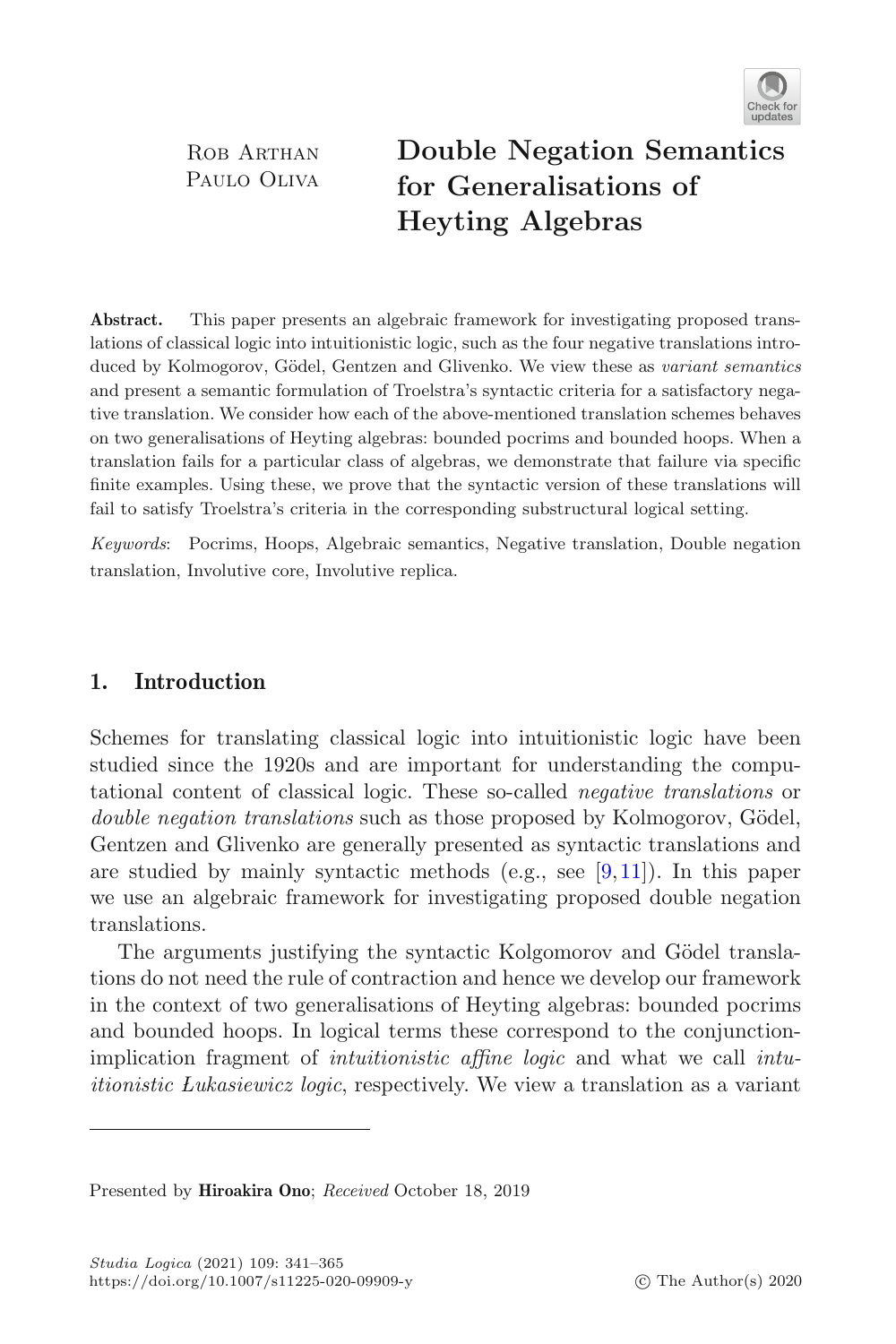semantics for the logical language and we give a semantic formulation of Troelstra's criteria for a satisfactory translation.

The algebras that correspond to classical logic are called involutive (i.e., they satisfy  $\neg\neg x = x$ ). We associate with each bounded pocrim **A** two involutive pocrims:

- a bounded pocrim **<sup>A</sup>***<sup>C</sup>* called the *involutive core* of **<sup>A</sup>**, whose universe is a subset of the universe of **A**, and
- a bounded pocrim  $A^R$  called the *involutive replica* of  $A$ , whose universe is a quotient of the universe of **A**.

A generalisation of the first construction (involutive core) was studied in [\[20](#page-23-2)], where it is called a c-retraction. The injection  $\iota : \mathbf{A}^C \to \mathbf{A}$  and the projection  $\pi : \mathbf{A} \to \mathbf{A}^R$  are not necessarily homomorphisms when **A** is a general bounded pocrim, but they are homomorphisms when **A** is a bounded hoop. The involutive core and the involutive replica turn out to be naturally isomorphic via the composite  $\pi \circ \iota$ . The two constructions give complementary ways of viewing the double negation operation  $\delta(x) = \neg \neg x$ .

Using the involutive core and the involutive replica, we show that the Kolmogorov and Gödel translations satisfy our algebraic formulation of Troelstra's criteria for a satisfactory negative translation in any reasonable class of bounded pocrims. We also show by explicit finite examples, that the Gentzen and Glivenko translations fail to satisfy our algebraic formulation of Troelstra's criteria in general. The proofs that the Gentzen and Glivenko translations fail are based on specific finite classes of finite bounded pocrims. Using these counter-examples we can prove that the syntactic versions of these translations fail to satisfy Troelstra's formulation of his criteria.

For bounded hoops, the situation is much simpler. The double negation operation is a homomorphism implying that all reasonable double negation translation schemes are equivalent and hence satisfy our formulation of Troelstra's formulation. The results for bounded hoops is dependent on certain algebraic identities, some of which are not easy to derive from the axioms for this class of algebra. We use an indirect semantic method to verify the harder identities (see Section [4.2\)](#page-19-0).

# **1.1. Related Work**

Cignoli and Torrell [\[8](#page-23-3)] investigate Glivenko's negative translation scheme in the setting of bounded BCK algebras, the algebraic models of the implicative fragment of intuitionistic affine logic. They study an analogue for BCK algebras of what we call the involutive core of a bounded pocrim, and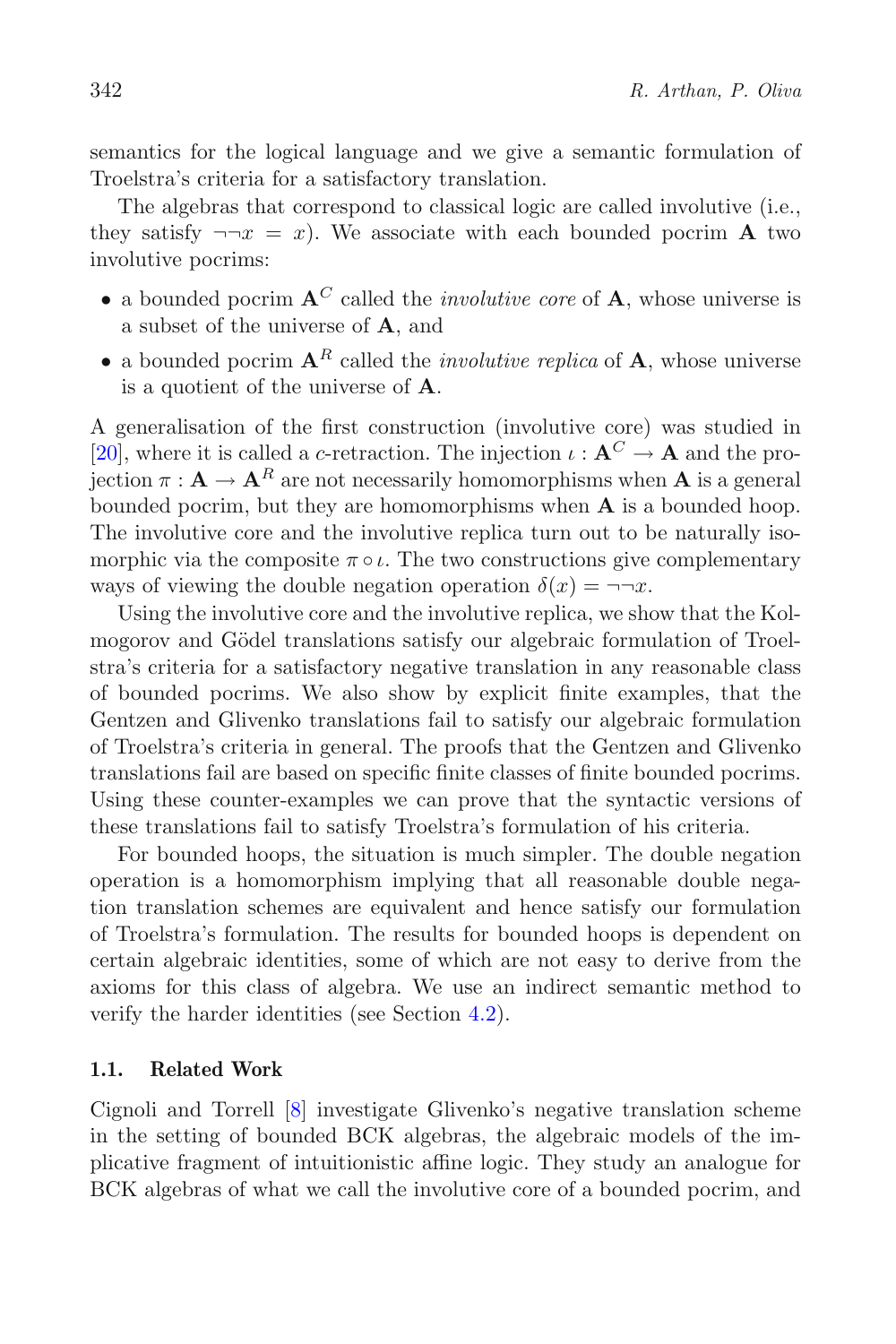discuss extensions of their results on the Glivenko translation to bounded pocrims and bounded hoops. In the present paper, we are interested in negative translation schemes in general and give a framework for comparing different translations.

Galatos and Ono [\[14\]](#page-23-4) look at the Glivenko and Kolmogorov translations for substructural logics over the full Lambek calculus, taking again an algebraic approach studying involutive sub-structures of residuated lattices. In particular, they show that every involutive sub-structural logic has a *minimal* substructural logic that contains the first via a double negation interpretation. Commutativity is not assumed, so the paper has to deal with two forms of negation. A proof-theoretic presentation of the results in [\[14](#page-23-4)] for the Glivenko translation are then presented by Ono [\[20\]](#page-23-2), looking at the weakest extension of full Lambek calculus needed to derive the Glivenko theorem for classical logic.

The work that is perhaps closest to ours is that of Farahani and Ono [\[10](#page-23-5)], where they also study various negative translations, analysing the role of the *double negation shift* principle in the treatment of the quantifiers in predicate logic. In their final section on "algebras" they discuss a construction (c-retraction), which can be viewed as a generalisation of our involutive core construction. In the present paper our goal is to create a general framework for negative translations, enabling us to identify situations where particular translation schemes fail to have the required algebraic properties for a negative translation. In our study we also an alternative to the cretraction/involutive core construction, the involutive replica, which turns out to fit more naturally in some cases.

# <span id="page-2-0"></span>**1.2. Syntactic Negative Translations**

As mentioned above, we are studying here classes of algebras that capture the semantics of some well-known logics. A formula is provable in the conjunction-implication fragment of *intuitionistic affine logic* iff it is valid in all bounded pocrims. Similarly, provability in the conjunction-implication fragment of GBL (the fragment that we call *intuitionistic Lukasiewicz logic*) is captured by validity in the algebraic class of hoops. The classical counterparts of these logics, i.e. the extension of these logics with the *double negation elimination* (DNE) principle  $A^{\perp \perp} \rightarrow A$ , can be also captured by the subclass of *involutive* pocrims/hoops, i.e. bounded pocrims/hoops which satisfy  $x^{\perp\perp}=x.$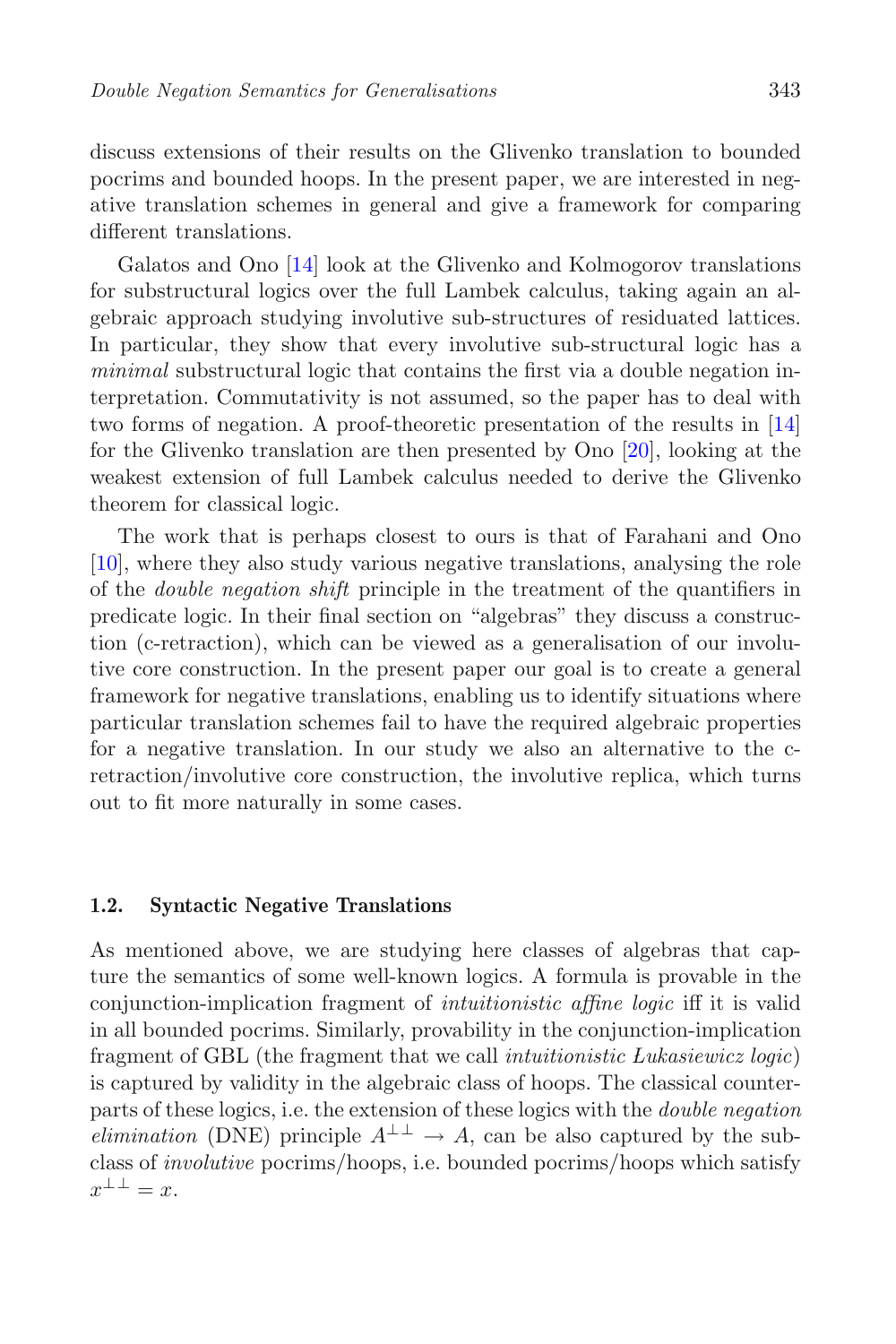Negative translations provide a way to eliminate DNE from classical proofs of a formula A, turning these into intuitionistic proofs of the translation of A. Although various negative translations have been proposed in the literature [\[15](#page-23-6)[,16](#page-23-7)[,18](#page-23-8)[,19](#page-23-9)], it is well known that all negative translations which satisfy Troelstra's criteria [\[22,](#page-23-10) Section 1.10] are intuitionistically equivalent. Formally, Troelstra calls a formula translation  $A \mapsto A^N$  a *negative translation* if

- (i) A and  $A^N$  are classically equivalent:
- (ii) If A is provable classically then  $A^N$  is provable intuitionistically;
- (iii)  $A<sup>N</sup>$  is equivalent to a formula in the negative fragment (negated atomic formulas, implication and conjunction).

The point behind (iii) is that, for this negative fragment, classical and intuitionistic provability coincide, and in particular  $(A^{N_1})^{N_2}$  is intuitionistically equivalent to  $A^{N_1}$ . Assume then that two translations  $A^{N_1}$  and  $A^{N_2}$  satisfy the above. By (DNS1), we have that  $A^{N_1} \to A$  holds classically. Hence, by (DNS2),  $(A^{N_1} \rightarrow A)^{N_2}$  is intuitionistically valid. With a further assumption that these translations are modular (see [\[11\]](#page-23-1)), we also have  $(A^{N_1})^{N_2} \to A^{N_2}$ and hence  $A^{N_1} \rightarrow A^{N_2}$ .

# **2. Pocrims**

The most general class of algebras we consider is the class of pocrims: partially ordered, commutative, residuated, integral monoids [\[3\]](#page-22-0). Pocrims provide the natural algebraic models for the fragment of intuitionistic logic known as *minimal affine logic*, whose connectives are implication  $(\phi \Rightarrow \psi)$ and a form of conjunction ( $\phi \otimes \psi$ ) that is not required to be idempotent (so that the law of contraction need not hold). The underlying ordered set of a pocrim is bounded above but not necessarily below; bounded pocrims, i.e., those in which the order is bounded below provide the context for our study of negation.

DEFINITION 2.1. (*Pocrim*) A *pocrim* is a structure for the signature  $(\top, \cdot, \to)$ of type  $(0, 2, 2)$  satisfying the following laws, in which  $x \leq y$  is an abbreviation for  $x \rightarrow y = \top$ :

$$
(x \cdot y) \cdot z = x \cdot (y \cdot z) \tag{m_1}
$$

$$
x \cdot y = y \cdot x \qquad [m_2]
$$

$$
x \cdot \top = x \tag{m_3}
$$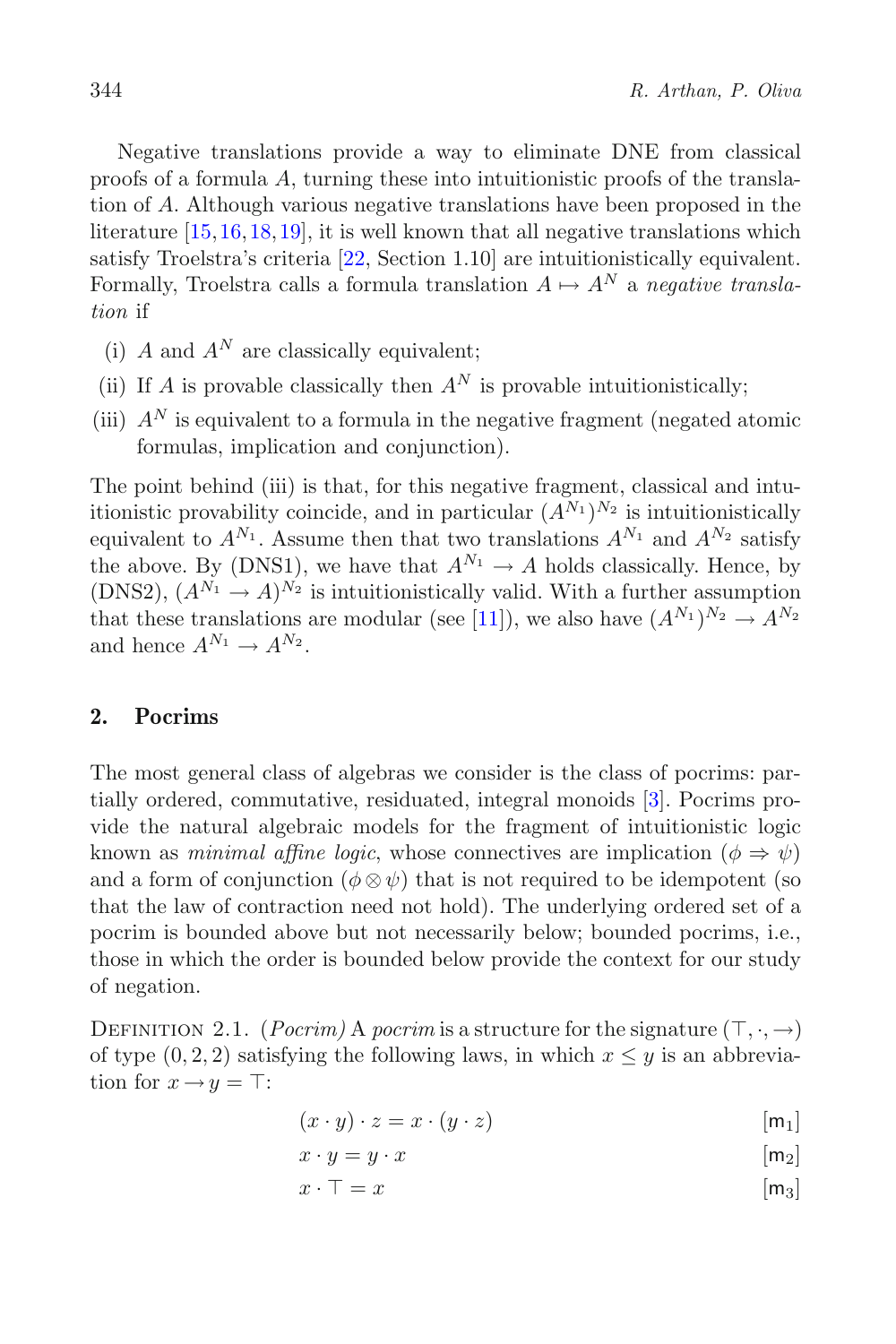$$
x \leq x \tag{91}
$$

$$
\text{if } x \le y \text{ and } y \le z, \text{ then } x \le z \tag{92}
$$

if 
$$
x \le y
$$
 and  $y \le x$ , then  $x = y$  [o<sub>3</sub>]

if 
$$
x \leq y
$$
, then  $x \cdot z \leq y \cdot z$  [o<sub>4</sub>]

$$
x \leq \top
$$
 [t]

$$
x \cdot y \le z \text{ iff } x \le y \to z. \tag{r}
$$

We will refer to the operations  $\cdot$  and  $\rightarrow$  as conjunction and residuation respectively. We adopt the convention that residuation associates to the right and has lower precedence than conjunction. So the brackets in  $x$ .  $((x \rightarrow y) \rightarrow y)$  are all necessary while those in  $(x \cdot z) \rightarrow (y \rightarrow z)$  may all be omitted.

Throughout this paper, we adopt the convention that if **P** is a structure then P is its universe. If **P** is a pocrim, the laws  $[m_i]$ ,  $[\mathfrak{o}_i]$  and  $[t]$  say that  $(P; \top, \cdot; \leq)$  is a partially ordered commutative monoid with the identity  $\top$ as top element. Law  $[r]$ , the *residuation property*, says that for any y and z the set  $\{x \mid x \cdot y \leq z\}$  is non-empty and has supremum  $y \to z$ . It is an easy exercise in the use of the axioms to show that  $x \rightarrow y$  is monotonic in y and antimonotonic in x.

A pocrim is said to be *bounded* if it has a (necessarily unique) *annihilator*, i.e., an element  $\perp$  such that for every x we have:

$$
\bot = x \cdot \bot. \tag{ann}
$$

Note that any finite pocrim  $P$  is bounded, the annihilator being given by  $\prod_{x \in P} x$ . In a bounded pocrim **P**, we have that  $\bot = x \cdot \bot \leq x \cdot \top = x$  for any x, so that  $(M; \leq)$  is indeed a bounded ordered set. We write  $\neg x$  for  $x \to \perp$ (and give  $\neg$  higher precedence than the binary operators).

<span id="page-4-0"></span>Lemma 2.2. *The following are valid in all bounded pocrims:*

- 1.  $\neg\neg x = \neg x$ .
- 2.  $x \rightarrow y \leq \neg y \rightarrow \neg x$ .
- 3.  $\neg(x \cdot y) = x \rightarrow \neg y = y \rightarrow \neg x$ .

Proof. The proofs are easy exercises in the use of the bounded pocrim axioms.

An element x of a bounded pocrim is said to be *regular* if it satisfies the double-negation identity:

$$
\neg \neg x = x. \qquad \qquad [\text{dne}]
$$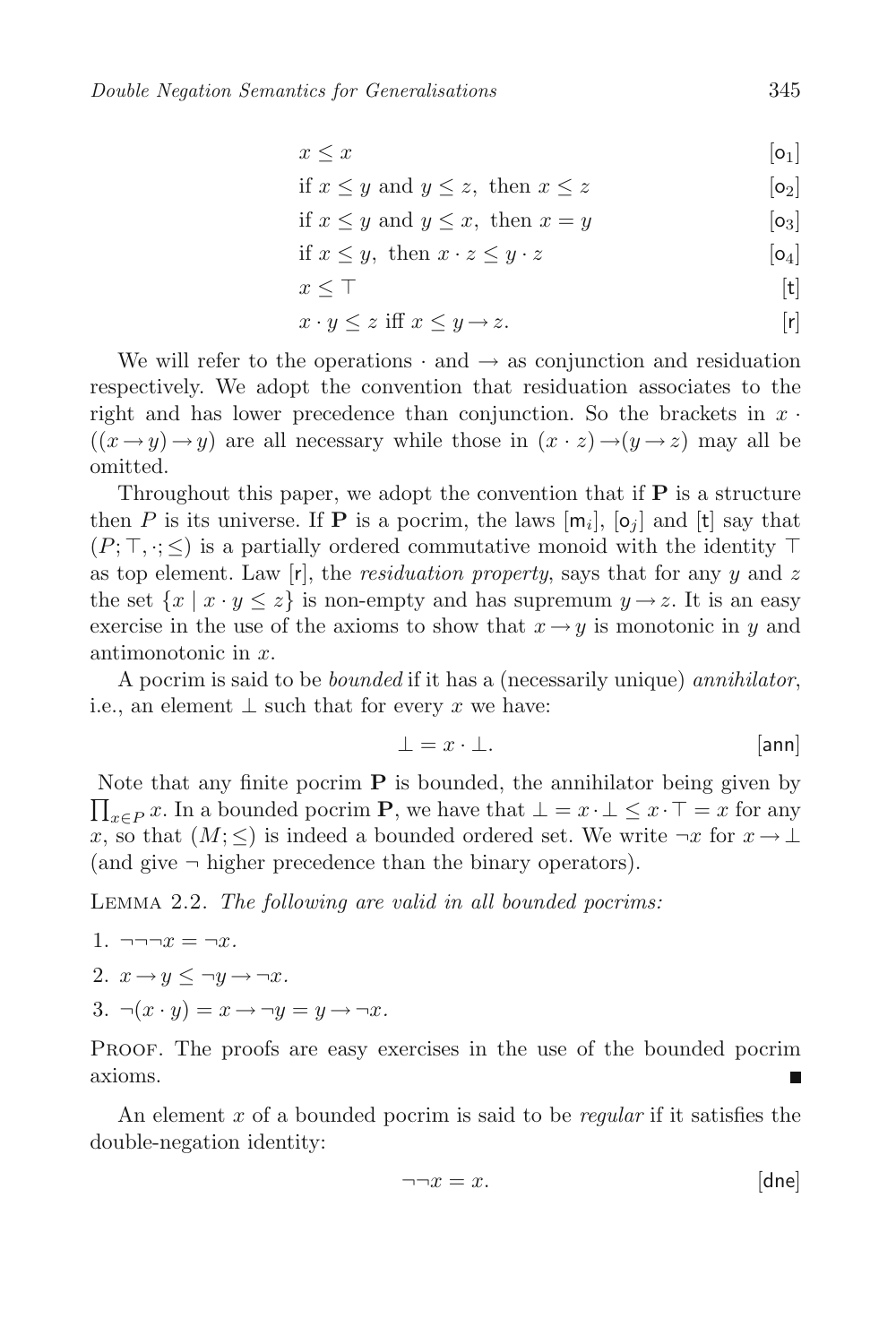For example,  $\top$  and  $\bot$  are regular in any bounded pocrim. A bounded pocrim is said to be *involutive* if all its elements are regular. This class of algebras corresponds to the  $(T, \perp, \Rightarrow, \wedge)$ -fragment of *classical affine logic*. See [\[21\]](#page-23-11) for further information about pocrims in general and involutive pocrims in particular.

<span id="page-5-0"></span>We will often write  $\delta(x)$  for  $\neg\neg x$ .

Lemma 2.3. *The following are valid in all bounded pocrims:*

\n- 1. 
$$
x \leq \delta(x)
$$
.
\n- 2.  $\delta^2(x) = \delta(x)$ .
\n- 3.  $\delta$  is monotonic: if  $x \leq y$  then  $\delta(x) \leq \delta(y)$ .
\n- 4.  $x \rightarrow \delta(y) = \delta(x) \rightarrow \delta(y)$ .
\n- 5.  $x \cdot \delta(y) \leq \delta(x \cdot y)$ .
\n- 6.  $\delta(x \rightarrow y) \leq x \rightarrow \delta(y)$ .
\n

PROOF. Let us prove part 6: using [r] several times, we have that  $(*) x \cdot \neg y \leq$  $\neg(x \rightarrow y)$ , whence:

$$
\delta(x \to y) \cdot x \cdot \neg y \le \delta(x \to y) \cdot \neg(x \to y) \tag{*,[o_4]}
$$

$$
\leq \bot \qquad \qquad [r]
$$

$$
\delta(x \to y) \cdot x \leq \neg y \to \bot = \delta(y) \tag{r}
$$

$$
\delta(x \to y) \leq x \to \delta(y) \tag{r}
$$

The proofs of the other parts are similar exercises in the use of the bounded pocrim axioms together with Lemma [2.2](#page-4-0) and the monotonicity properties of  $\cdot$  and  $\rightarrow$  as necessary.

In any bounded pocrim, the set  $\{\perp, \top\}$  is closed under  $\cdot$  and  $\rightarrow$  and so, as  $\neg \bot = \top$  and  $\neg \top = \bot$ ,  $\{\bot, \top\}$  is the universe of an involutive subpocrim.

EXAMPLE 2.4. There is a unique pocrim  $\mathbb B$  with two elements. It is involutive and provides the standard model for classical Boolean logic.

Definition 2.5. (*Ordinal sum*) If **C** and **D** are pocrims, the *ordinal sum*,  $\mathbf{C} \oplus \mathbf{D}$ , is the pocrim  $((C \setminus \{T\}) \sqcup D, T, \cdot, \rightarrow)$  where  $\cdot$  and  $\rightarrow$  extend the given operations on C and D to the disjoint union  $(C \setminus \{T\}) \sqcup D$  in such a way that whenever  $\top \neq c \in C$  and  $d \in D$ ,  $c \cdot d = c$  (implying that  $d \rightarrow c = c$ and  $c \rightarrow d = \top$ ).

Thus the order type of  $C \oplus D$  is the concatenation of the partial orders  $(C \setminus \{T\}; \leq)$  and  $(D; \leq)$ . If  $C \neq \{T\}$ ,  $C \oplus D$  is bounded iff C is bounded and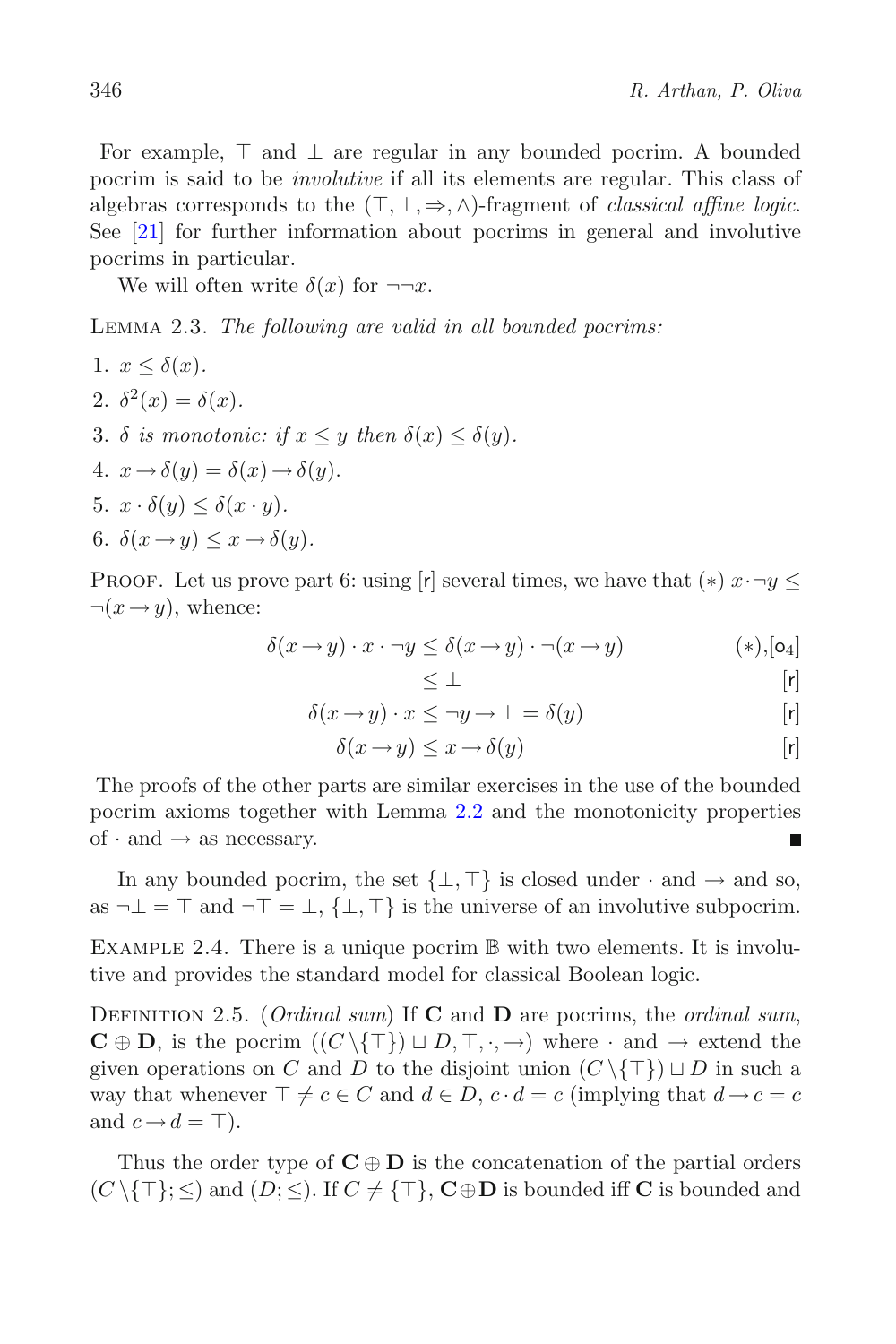can only be involutive if  $D = \{\top\}$  (in which case  $\mathbf{C} \oplus \mathbf{D}$  is isomorphic to  $\mathbf{C}$ ), since if  $\top \neq d \in D$ , then, in  $\mathbf{C} \oplus \mathbf{D}$ , we have  $\neg d = \bot$ , so that  $\neg \neg d = \top \neq d$ .

REMARK 2.6. As alluded to in Section [1.2](#page-2-0) the equational theory of pocrims can be viewed as a logical theory, where a term  $t$  is viewed as a formula that holds in a pocrim **P** iff  $t = \top$  under all assignments of variables in t to values in P. Conversely, as  $x = y$  in a pocrim iff  $(x \to y) \cdot (y \to x) = \top$ , the equational theory can be recovered from the logical theory. In the sequel, we concentrate on the case of bounded pocrims. If  $\mathcal C$  is a class of bounded pocrims, we write  $\text{Th}(\mathcal{C})$  for the logical theory of  $\mathcal{C}$ , i.e., the set of all terms t over the signature  $(\top, \bot, \cdot, \rightarrow)$  of a bounded pocrim with variables drawn from the set  $\forall$ ar = { $v_1, v_2, \ldots$ }, such that  $t = \top$  under any assignment  $\forall$ ar  $\rightarrow$  P taking values in a member **P** of C. It can be shown that a deductive system called intuitionistic affine logic, which we will refer to as **ALi** is sound and complete for the logical theory of all bounded pocrims. **ALi** is essentially the usual intuitionistic propositional logic **IL** without the rule of contraction.

### **2.1. Involutive Pocrims**

If **P** is a bounded pocrim, let  $N = \text{im}(\delta) = {\delta(x) | x \in P}$ . Since  $\delta(\neg x) = \neg x$ ,  $N = \text{im}(\neg)$ . In general, N is not closed under conjunction and hence is not a subpocrim and  $\delta$  does not respect either  $\cdot$  or  $\rightarrow$ :

<span id="page-6-0"></span>EXAMPLE 2.7. There is a bounded pocrim **U** with elements  $\top > a > b$  $c > \perp$  and with  $\cdot, \rightarrow$  and  $\delta$  as follows:

| $\cdot$ $\vert \top$ a b c $\bot$          | $\rightarrow$ $\top$ a b c $\bot$               | $\delta$           |
|--------------------------------------------|-------------------------------------------------|--------------------|
| $T$ $\overline{\perp}$ $a$ $b$ $c$ $\perp$ | $T T a b c \perp$                               | $T$ $\overline{T}$ |
| $a \mid a \mid b \mid b \perp \perp$       | $a \vert \top \top a \ c \ c$                   | a a                |
| $b \mid b \mid b \mid b \perp \perp$       | $b \vert \top \top \top c \ c$                  | $b \mid a$         |
| $c \mid c \perp \perp \perp \perp$         | $c$ $\top$ $\top$ $\top$ $\top$ $a$             | $c \mid c$         |
| $\bot   \bot \bot \bot \bot \bot$          | $\perp$ $\parallel$ $\top$ $\top$ $\top$ $\top$ | $\perp$ $\perp$    |

So, in **U**,  $\delta(a \rightarrow b) = a \neq \top = \delta(a) \rightarrow \delta(b)$ ,  $\delta(a \cdot a) = a \neq b = \delta(a) \cdot \delta(a)$  and  $\delta(\delta(a)\cdot\delta(a)) \neq \delta(a)\cdot\delta(a)$ . The image of negation is  $N = \{\top, a, c, \bot\}$ , which is not closed under conjunction, since  $a \cdot a = b$ .

However, in the above example, if we define  $x \hat{\cdot} y = \delta(x \cdot y)$ , we find that  $\mathbf{N} = (N; \top, \hat{\cdot}, \rightarrow, \bot)$  is an involutive pocrim whose residuation agrees with that of **U**. Dually, we find that the equivalence relation whose equivalence classes form the partition  $Q = \{\{\top\}, \{a, b\}, \{c\}, \{\bot\}\}\$  of U is a congruence on the monoid  $(U, \top, \cdot)$  and if we define  $[x] \rightarrow [y] = [x \rightarrow \delta(y)]$  (or equivalently  $[\delta(x) \rightarrow \delta(y)]$ , by Lemma [2.3,](#page-5-0) part 4), then  $\mathbf{Q} = (Q; [\top], \cdot, \div, [\bot])$  is an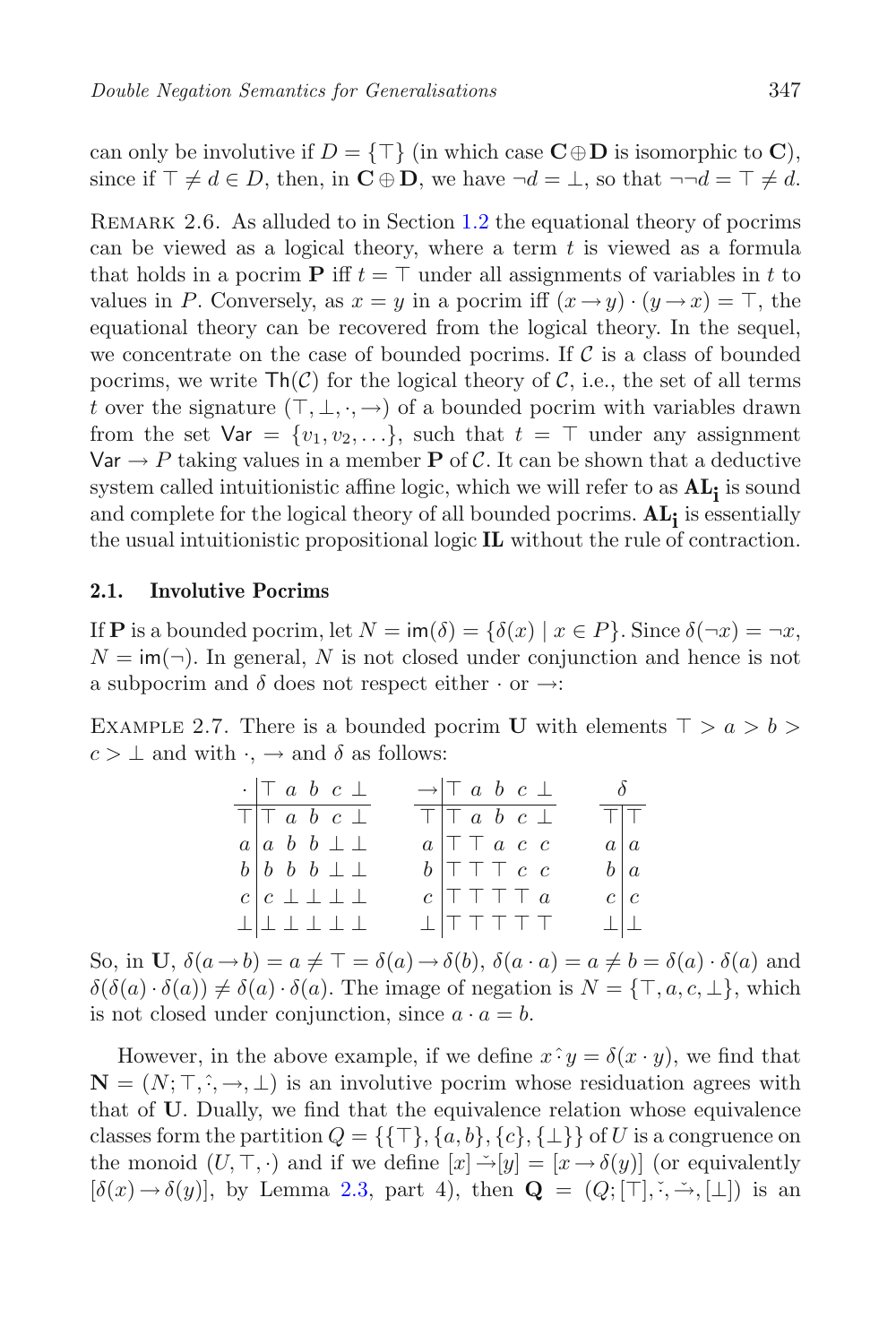involutive pocrim where  $\ddot{\cdot}$  is induced from  $\cdot$  by the monoid congruence. Using the following lemma, we will see that these constructions generalise to all bounded pocrims.

<span id="page-7-0"></span>Lemma 2.8. *Let* **P** *be a bounded pocrim.*

- 1. The set  $N = \text{im}(\delta)$  is closed under  $\rightarrow$ .
- 2. Let the relation  $\theta$  be defined on P by  $x \theta y$  iff  $\delta(x) = \delta(y)$ . Then  $\theta$  is a *congruence on the monoid*  $(P, \top, \cdot)$ *.*

PROOF. 1. As remarked above,  $N = \text{im}(\neg)$ , which is closed under  $\rightarrow$  since  $\neg x \rightarrow \neg y = \neg(\neg x \cdot y).$ 

2. Clearly  $\theta$  is an equivalence relation and we have only to show that if  $x \theta y$  then  $x \cdot z \theta y \cdot z$ . Now, if  $x \theta y$ , then  $(*) \neg y = \neg(\delta(y)) = \neg(\delta(x)) = \neg x$ by Lemma [2.2,](#page-4-0) part 1 and we have:

$$
\delta(x \cdot z) \cdot \neg(y \cdot z) = \delta(x \cdot z) \cdot (z \rightarrow \neg y) \qquad \text{Lemma 2.2, part 3}
$$
  
=  $\delta(x \cdot z) \cdot (z \rightarrow \neg x)$  (\*)  
=  $\delta(x \cdot z) \cdot \neg(x \cdot z)$  Lemma 2.2, part 3  
=  $\bot$  [r]

So using [r] again we have  $\delta(x \cdot z) \leq \neg \neg (y \cdot z) = \delta(y \cdot z)$ . By symmetry we also have  $\delta(y \cdot z) \leq \delta(x \cdot z)$ , whence  $\delta(x \cdot z) = \delta(y \cdot z)$ , i.e.,  $x \cdot z \theta y \cdot z$ , as required.

Lemma [2.8](#page-7-0) justifies the following definition:

DEFINITION 2.9. Given a bounded pocrim **P** we define the following structures over the signature of a bounded pocrim:

•  $\mathbf{P}^C$ , the *involutive core of*  $\mathbf{P}$ , is  $(P^C, \top, \bot, \hat{\cdot}, \hat{\rightarrow})$  where  $P^C = \mathsf{im}(\delta) \subseteq P$ , where  $\top$  and  $\bot$  are as in P and where  $\hat{\cdot}$  and  $\hat{\rightarrow}$  are defined as follows:

$$
x \hat{\cdot} y := \delta(x \cdot y)
$$

$$
x \hat{\rightarrow} y := x \rightarrow y
$$

We write  $\iota: P^C \to P$  for the inclusion.

•  $\mathbf{P}^R$ , the *involutive replica of*  $\mathbf{P}$  is  $(P^R, [\top], [\bot], \cdot, \cdot)$  where  $P^R$  is the quotient  $P/\theta$  of P by the equivalence relation defined by  $x \theta y$  iff  $\delta(x) =$  $\delta(y)$  and where, writing [x] for the equivalence class in  $P^R$  of  $x \in P$ , we define  $\check{\cdot}$  and  $\check{\rightarrow}$  as follows:

$$
[x] \tilde{f}[y] := [x \cdot y]
$$

$$
[x] \tilde{\rightarrow} [y] := [x \rightarrow \delta(y)]
$$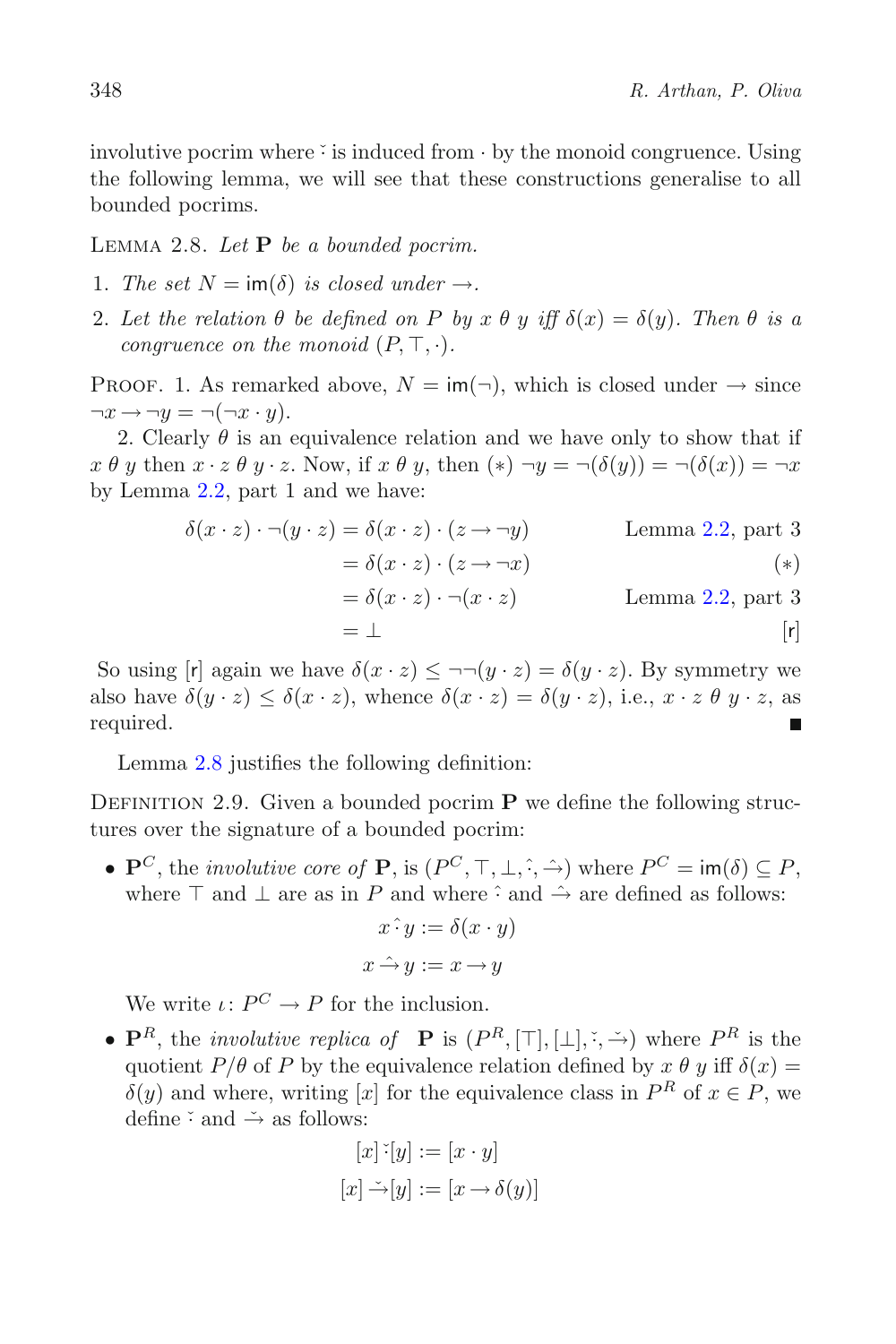We write  $\pi: P \to P^R$  for the projection.

<span id="page-8-0"></span>We will write  $\hat{\le}$  and  $\check{\le}$  for the order relation on  $\mathbf{P}^C$  and  $\mathbf{P}^R$  respectively. Theorem 2.10. *Let* **P** *be a bounded pocrim. Then:*

- 1.  $\mathbf{P}^C$  *is an involutive pocrim and the inclusion of*  $(P^C, \hat{\le})$  *in*  $(P, \le)$  *is strictly monotonic*  $(x \leq y \text{ iff } x \leq y)$ *.*
- 2.  $\mathbf{P}^R$  *is an involutive pocrim and the projection of*  $(P, \leq)$  *onto*  $(P^R, \leq)$  *is weakly monotonic*  $(x \leq y \implies |x| \leq |y|)$ *.*
- 3. **P***<sup>C</sup> and* **P***<sup>R</sup> are isomorphic bounded pocrims via the composition of the inclusion*  $\iota: P^C \to P$  *and the projection*  $\pi: P \to P^R$ *.*

PROOF. 1. Noting that  $\hat{\rightarrow}$  is the restriction to  $P^C$  of  $\rightarrow$ , the claim about strong monotonicity is clear and we can write  $\leq$  for  $\hat{\leq}$ . The bounded pocrim axioms are then easily proved with the exception of  $[m_1]$  (associativity of  $\hat{\cdot}$ ) and [r] (residuation). For associativity, we have:

$$
x^2(y^2 z) = \delta(x \cdot \delta(y \cdot z))
$$
Definition  
\n
$$
\leq \delta(x \cdot y \cdot z)
$$
Lemma 2.3, part 5  
\n
$$
\leq \delta(x \cdot \delta(y \cdot z))
$$
 [o<sub>4</sub>], Lemma 2.3, parts 1, 3

So  $x \hat{.} (y \hat{.} z) = \delta(x \cdot y \cdot z)$  and similarly  $(x \hat{.} y) \hat{.} z = \delta(x \cdot y \cdot z)$ , giving us the associativity of ˆ·.

For residuation, the right-to-left direction is clear: if  $x \leq y \rightarrow z = y \rightarrow z$ , then  $x \cdot y \leq z$  and then  $x \cdot y = \delta(x \cdot y) \leq \delta(z)$  by Lemma [2.3,](#page-5-0) part 3. But  $z = \delta(z)$  since  $z \in P^C = \text{im}(\delta)$ . Hence,  $x \hat{y} \leq z$ . For the converse, assume  $x \hat{i} y \leq z$ , i.e.  $\delta(x \cdot y) \leq z$ . By Lemma [2.3,](#page-5-0) part 5, we have that  $x \cdot \delta(y) \leq \delta(x \cdot y)$ , and hence  $x \cdot \delta(y) \leq z$ . But  $y = \delta(y)$  since  $y \in P^C = \text{im}(\delta)$ , so we have  $x \cdot y \leq z$ , which by residuation in **P** gives  $x \leq y \rightarrow z$ . To conclude the proof of part 1, we must show that  $P^C$  is involutive, but this is clear since negation in  $\mathbf{P}^C$  is the restriction to  $P^C = \text{im}(\delta)$  of the negation in **P** and all the elements of  $\text{im}(\delta)$  are regular by Lemma [2.2,](#page-4-0) part 1.

2. That  $(P^R, [\top], \tilde{\cdot})$  is a monoid follows immediately from Lemma [2.8,](#page-7-0) part 2. By definition,  $[x] \leq [y]$  iff  $\delta(x \to \delta(y)) = \delta(\top) = \top$ . We have

$$
x \to \delta(y) \le \delta(x \to \delta(y))
$$
 Lemma 2.3, part 1  

$$
\le x \to \delta(y)
$$
 Lemma 2.3, part 6

So  $\delta(x \to \delta(y)) = x \to \delta(y)$ . Hence  $[x] \leq [y]$  iff  $x \leq \delta(y)$ . Using this, weak monotonicity and axioms  $[0_1]-[0_4]$  are easily checked. For residuation, we have that  $[x]~\check{~} [y] \leq [z]$  iff  $x \cdot y \leq \delta(z)$  iff  $x \leq y \rightarrow \delta(z) = \delta(y \rightarrow \delta(z))$  iff  $[x] \leq [y] \rightarrow [\delta(z)] = [y] \rightarrow [z].$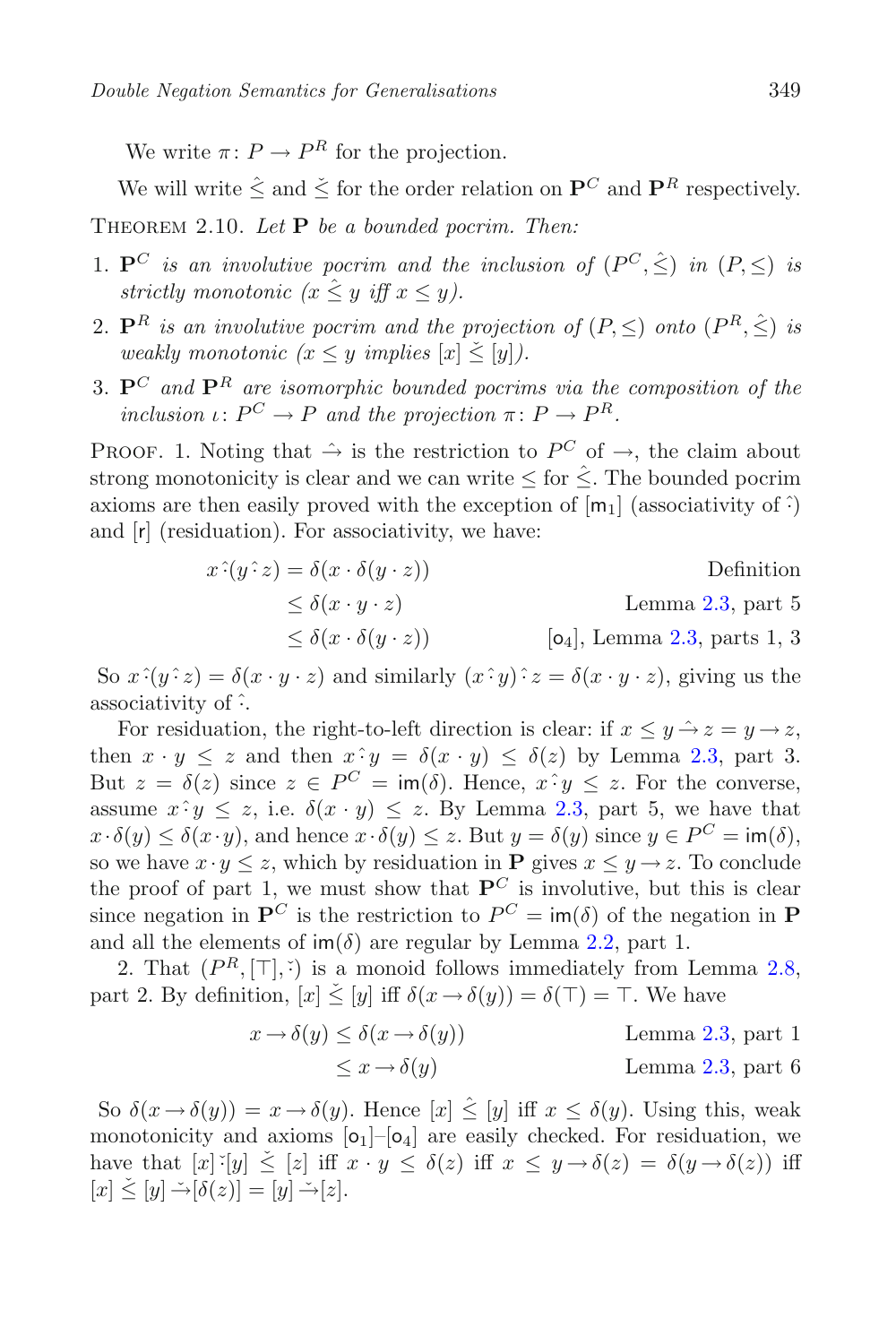Finally, we must show that  $\mathbf{P}^R$  is involutive. Now  $[x] \stackrel{\sim}{\rightarrow} [\perp] = [x \rightarrow \delta(\perp)] =$  $[x \rightarrow \perp]$ , so negation and hence, also, double negation commute with the projection of P onto  $P^R$ . As, by construction  $[\delta(x)] = [x]$ ,  $\mathbf{P}^R$  is indeed involutive.

3. We must show that  $\pi \circ \iota$  is one-to-one, onto and respects the pocrim operations. To see that  $\pi \circ \iota$  is one-to-one, let  $x, y \in P^C$ , so that  $x = \delta(x)$ and  $y = \delta(y)$ , and assume  $[x] = [y]$  in  $P^R$ . By definition  $\delta(x) = \delta(y)$ , hence  $x = y$ . To see that  $\pi \circ \iota$  is onto, observe that  $[x] = [\delta(x)]$  and  $\delta(x) \in P^C$ , for any  $x \in P$ . Clearly,  $(\pi \circ \iota)(\top)=[\top]$  and  $(\pi \circ \iota)(\bot)=[\bot]$ . To see that  $\pi \circ \iota$  respects conjunction, we must show  $[x \hat{;} y] = [x] \hat{;} [y]$  for  $x, y \in P^C$ . By definition  $[x\cdot y] = [x \cdot y]$ , and  $[x \cdot y] = [x \cdot y]$  iff  $\delta(x \cdot y) = \delta(x \cdot y)$ , but, by definition,  $\delta(x \cdot y) = \delta(\delta(x \cdot y)) = \delta(x \cdot y)$ . Finally, to see that  $\pi \circ \iota$  respects residuation, we must show  $[x \hat{\rightarrow} y] = [x] \check{\rightarrow} [y]$  for  $x, y \in P^C$ . By definition  $[x] \rightarrow [y] = [x \rightarrow \delta(y)] = [x \rightarrow y]$ , since  $y \in P^{\tilde{C}}$ . Moreover,  $[x \rightarrow y] = [x \rightarrow y]$ iff  $\delta(x \hat{\rightarrow} y) = \delta(x \rightarrow y)$ , which holds by definition.

<span id="page-9-0"></span>REMARK 2.11. For any bounded pocrim **P**,  $\iota: P^C \to P$  is a homomorphism of the  $(T, \perp, \rightarrow)$ -reduct of **P**, and  $\pi: P \rightarrow P^R$  is a homomorphism of the  $(T, \perp, \cdot)$ -reduct of **P**. In general, however, neither map is a pocrim homomorphism (see the discussion of the bounded pocrim **U** in Example [2.7\)](#page-6-0).

As  $P^C$  and  $P^R$  are isomorphic pocrims, one could focus attention on one of the two constructions, and several authors work solely with their analogue of  $P^C$ . We prefer to have both constructions available, since, in some contexts it is convenient for the  $(T, \perp, \rightarrow)$ -structure to be respected, while in other contexts it is more convenient for the  $(\top, \bot, \cdot)$ -structure to be respected (cf. the Proofs of Theorems [3.5](#page-12-0) and [3.6\)](#page-13-0).

# **3. Generalised and Double Negation Semantics**

Beginning with Kolmogorov [\[19\]](#page-23-9), logicians have studied *double negation translations* (or *negative translations*) that represent classical logic in intuitionistic logic. Kolmogorov's translation inductively replaces every subformula of a formula by its double negation. Other authors have devised more economical translations: Gödel's translation [\[18\]](#page-23-8) applies double negation to the right-hand operands of implications and at the outermost level; Gentzen's translation [\[15](#page-23-6)] applies double negation to atomic formulas only; and Glivenko's translation [\[16\]](#page-23-7) is the most economical off all and just applies double negation once at the outermost level. In this section we undertake an algebraic study of these translations.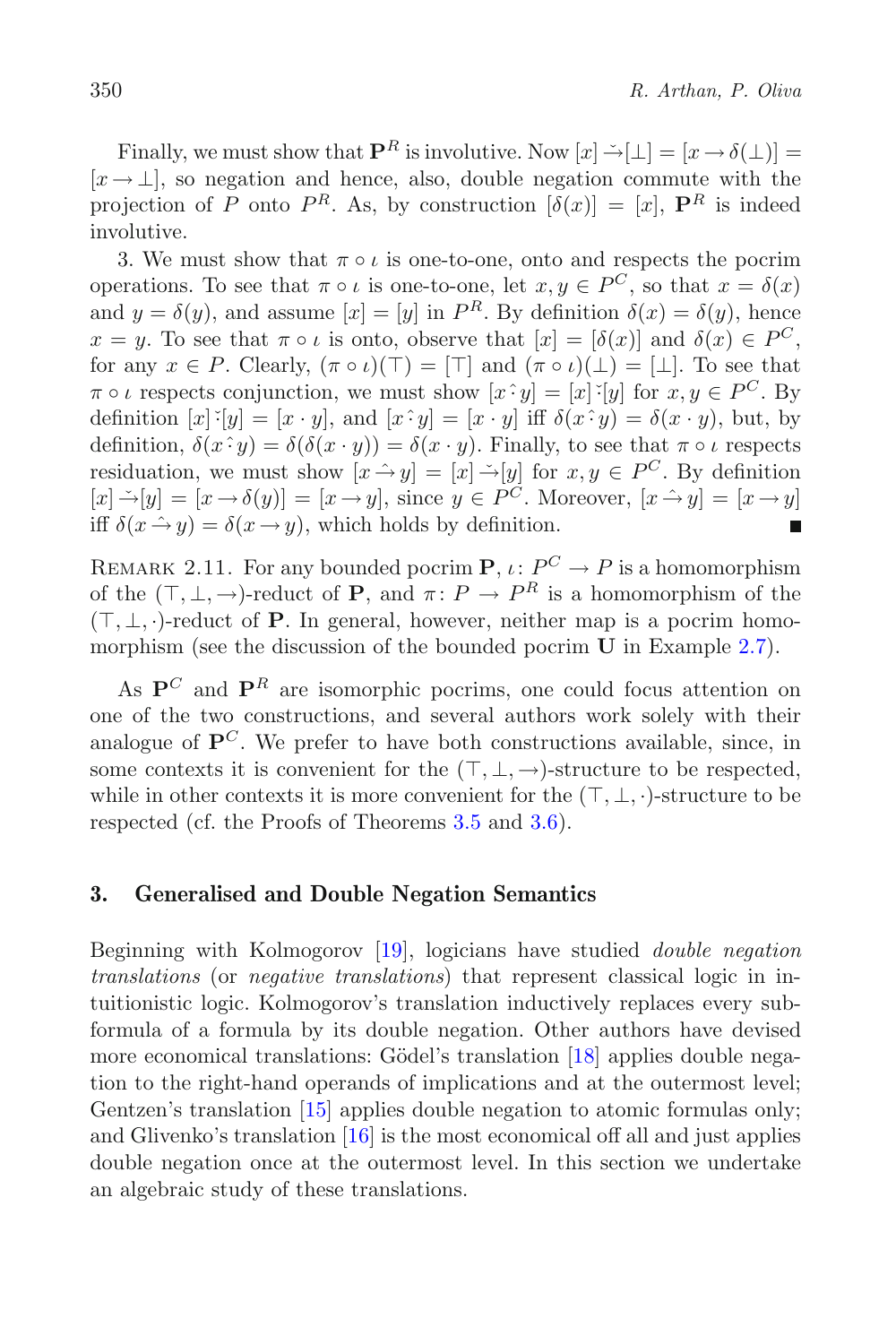#### **3.1. Generalised Semantics**

We wish to undertake an algebraic analysis of translations such as the various double negation translations. We will view the translations as variant semantics and so we need a framework to compare different semantics.

Typically, these translations are defined by recursion over the syntactic structure of a term, sometimes composed with an additional top-level transformation. See, for example, [\[11\]](#page-23-1) where top-level transformations are handled by redefining the provability relation. Here, rather than working with syntax, we prefer to think of a syntactic term  $t$  as its denotation viewed as a family of maps  $\alpha \mapsto x$ , where x ranges over the universe of a bounded pocrim **P** and  $\alpha$  is an assignment of values in P to the free variables of t. The modularity properties of a translation scheme which are needed for our proofs (see, for example, Theorem [3.11\)](#page-16-0) are then captured by the following definition:

DEFINITION 3.1. Let Poc<sub>⊥</sub> be the category of bounded pocrims and homomorphisms and let  $\mathsf{Set}$  be the category of sets. Given any set  $X$ , let  $H_X$ : Poc<sub>1</sub>  $\rightarrow$  Set be the functor that maps a pocrim **P** to Hom<sub>Set</sub> $(X, P)$ , i.e., the set of all functions from X to P, and maps a homomorphism  $h : \mathbf{P} \to \mathbf{Q}$ to  $f \mapsto h \circ f$ : Hom<sub>Set</sub> $(X, P) \to$  Hom<sub>Set</sub> $(X, Q)$ . Now let Ass =  $H_{Var}$  and Sem =  $H_{\mathcal{L}}$  where  $\mathcal{L}$  is the set of all terms over the signature  $(\top, \bot, \cdot, \rightarrow)$  of a bounded pocrim with variables drawn from the set  $\forall$ ar = { $v_1, v_2, \ldots$ }. We define a *semantics* to be a natural transformation  $\mu$ : Ass  $\rightarrow$  Sem.

So given a bounded pocrim **P**, Ass(**P**) denotes the set of assignments  $\alpha$ :  $\forall$ ar  $\rightarrow$  P, while Sem(**P**) denotes the set of all possible functions  $s : \mathcal{L} \rightarrow P$ . A semantics  $\mu$  is a family of functions  $\mu_{\text{P}}$  indexed by bounded pocrims **P** such that  $\mu_{\mathbf{P}}$  : Ass(P)  $\rightarrow$  Sem(P) and such that for any homomorphism  $f: \mathbf{P} \to \mathbf{Q}$  the following diagram commutes.

$$
\begin{array}{ccc} \mathrm{Ass}(\mathbf{P}) & \xrightarrow{\mathrm{Ass}(f)} & \mathrm{Ass}(\mathbf{Q}) \\ & \downarrow^{\mu_{\mathbf{P}}} & \downarrow^{\mu_{\mathbf{Q}}} \\ \mathrm{Sem}(\mathbf{P}) & \xrightarrow{\mathrm{Sem}(f)} & \mathrm{Sem}(\mathbf{Q}) \end{array}
$$

The standard semantics  $\mu^{\mathsf{S}}$  is the one that simply uses the given assignment  $\alpha$ : Var  $\rightarrow$  P to give values to the variables in a term in  $\mathcal L$  and then calculates its value interpreting the operations in the obvious way:

$$
\mu_{\mathbf{P}}^{S}(\alpha)(v_{i}) = \alpha(v_{i})
$$
  

$$
\mu_{\mathbf{P}}^{S}(\alpha)(\top) = \top
$$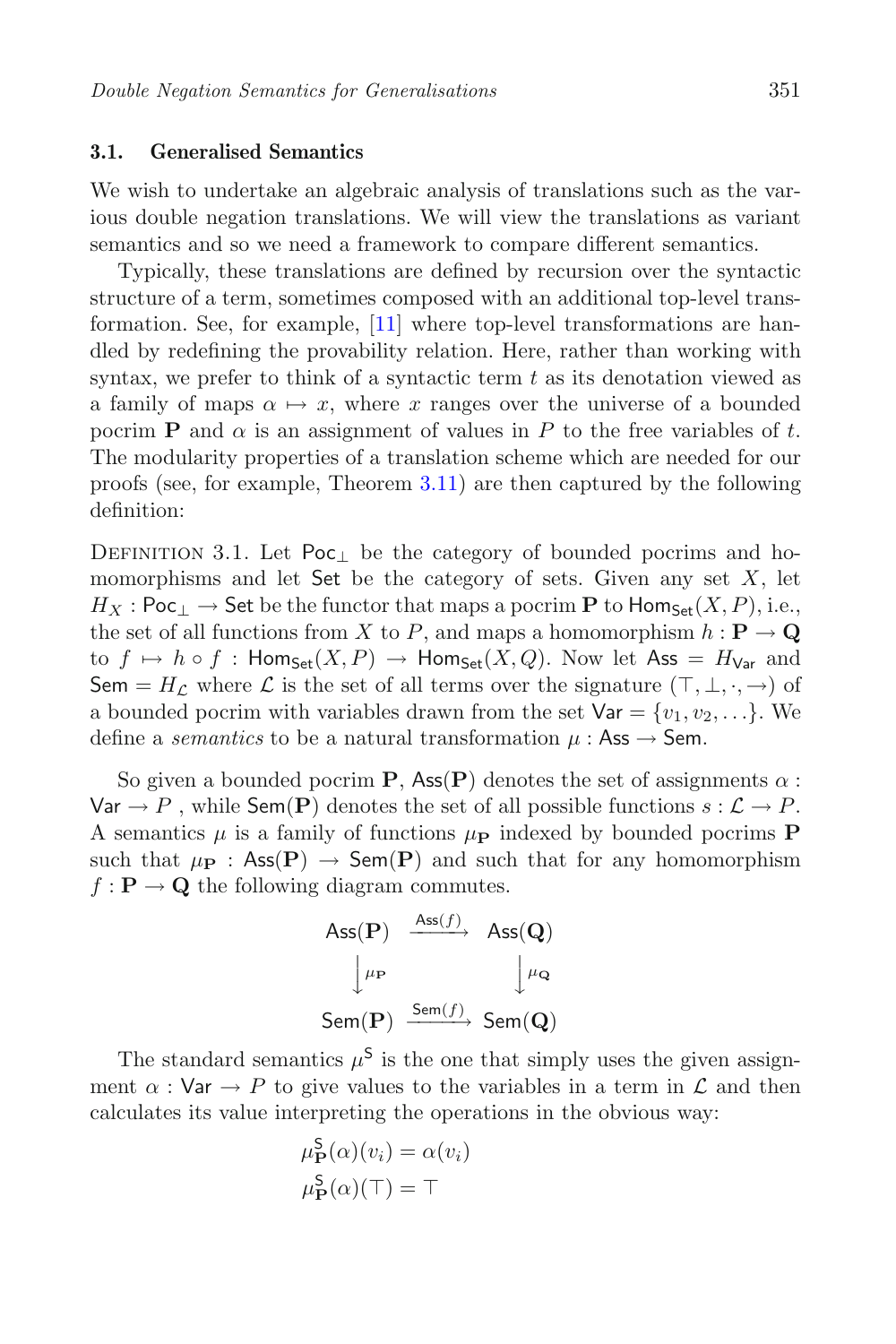$$
\mu_{\mathbf{P}}^{S}(\alpha)(\bot) = \bot
$$
  

$$
\mu_{\mathbf{P}}^{S}(\alpha)(s \cdot t) = \mu_{\mathbf{P}}^{S}(\alpha)(s) \cdot \mu_{\mathbf{P}}^{S}(\alpha)(t)
$$
  

$$
\mu_{\mathbf{P}}^{S}(\alpha)(s \to t) = \mu_{\mathbf{P}}^{S}(\alpha)(s) \to \mu_{\mathbf{P}}^{S}(\alpha)(t)
$$

The Kolmogorov translation corresponds to a semantics  $\mu^{\text{Kol}}$  defined like  $\mu^{\mathsf{S}}$ , but applying double negation to everything in sight:

$$
\mu_{\mathbf{P}}^{\text{Kol}}(\alpha)(v_i) = \delta(\alpha(v_i))
$$
  
\n
$$
\mu_{\mathbf{P}}^{\text{Kol}}(\alpha)(\top) = \top
$$
  
\n
$$
\mu_{\mathbf{P}}^{\text{Kol}}(\alpha)(\bot) = \bot
$$
  
\n
$$
\mu_{\mathbf{P}}^{\text{Kol}}(\alpha)(s \cdot t)) = \delta(\mu_{\mathbf{P}}^{\text{Kol}}(\alpha)(s) \cdot \mu_{\mathbf{P}}^{\text{Kol}}(\alpha)(t))
$$
  
\n
$$
\mu_{\mathbf{P}}^{\text{Kol}}(\alpha)(s \to t)) = \delta(\mu_{\mathbf{P}}^{\text{Kol}}(\alpha)(s) \to \mu_{\mathbf{P}}^{\text{Kol}}(\alpha)(t))
$$

The Gödel translation<sup>[1](#page-11-0)</sup> corresponds to a semantics that applies double negation to the right operands of residuation and at the outermost level. We define it using an auxiliary semantics  $\mu^*$ .

$$
\mu_{\mathbf{P}}^{*}(\alpha)(v_{i}) = \alpha(v_{i})
$$
  
\n
$$
\mu_{\mathbf{P}}^{*}(\alpha)(\top) = \top
$$
  
\n
$$
\mu_{\mathbf{P}}^{*}(\alpha)(\bot) = \bot
$$
  
\n
$$
\mu_{\mathbf{P}}^{*}(\alpha)(s \cdot t)) = \mu_{\mathbf{P}}^{*}(\alpha)(s) \cdot \mu_{\mathbf{P}}^{*}(\alpha)(t)
$$
  
\n
$$
\mu_{\mathbf{P}}^{S\ddot{\alpha}}(\alpha)(s) = \delta(\mu_{\mathbf{P}}^{*}(\alpha)(s))
$$

It is easily verified that  $\mu^S$ ,  $\mu^{\text{Kol}}$  and  $\mu^{\text{Göd}}$  are indeed natural transformations  $\text{Ass} \rightarrow \text{Sem}$ .

The Gentzen and Glivenko translations correspond to semantics obtained by composing the standard semantics with double negation:

$$
\mu^{\text{Gen}} = \mu^{\text{S}} \circ \delta^{\text{Var}}
$$

$$
\mu^{\text{Gli}} = \delta^{\mathcal{L}} \circ \mu^{\text{S}}
$$

where  $\delta^X$  denotes the natural transformation from  $H_X = \text{Hom}_{\text{Set}}(X, \cdot)$  to itself with  $\delta_{\mathbf{P}}^X = f \mapsto \delta \circ f$ .

<span id="page-11-0"></span><sup>&</sup>lt;sup>1</sup>Gödel's translation of implication is originally stated as  $(A \to B)^N = \neg (A^N \land \neg B^N)$ , since Gödel's motivation was to interpret all connectives in terms of conjunction and negation. But since  $\neg(A^N \land \neg B^N)$  is equivalent to  $A^N \to \neg \neg B^N$  (even in affine logic), nowadays this more intuitive definition is taken as the translation of implication.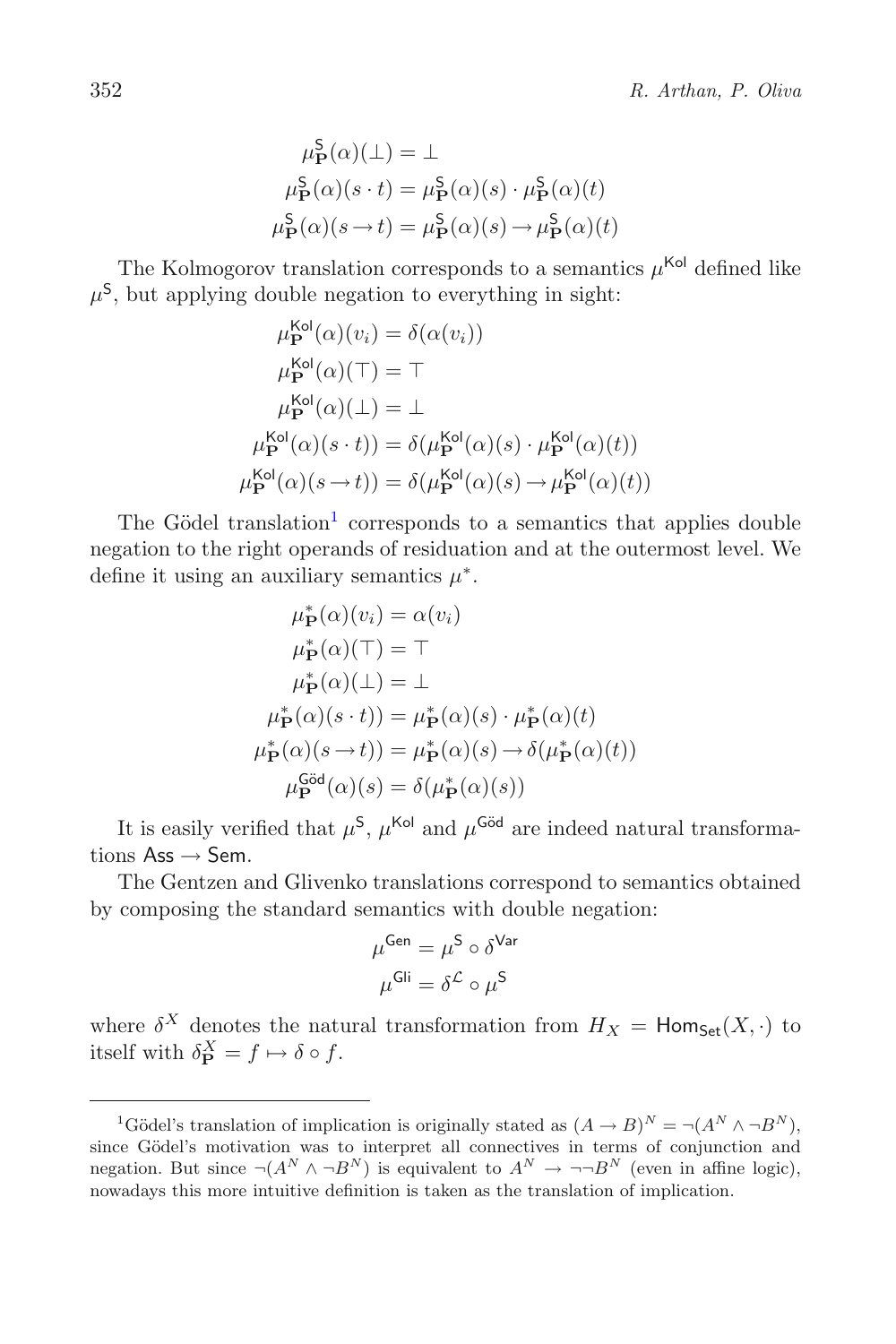### <span id="page-12-1"></span>**3.2. Double Negation Semantics**

Definition 3.2. (*Double negation semantics*) Let <sup>C</sup> be a class of bounded pocrims, we say that a semantics  $\mu$  is a *double negation semantics* for C if the following conditions hold:

- **(DNS1)** If **P**  $\in \mathcal{C}$  is involutive, then  $\mu_{\mathbf{P}} = \mu_{\mathbf{P}}^{\mathsf{S}}$ .
- **(DNS2)** Given a term t, if, for every involutive  $\mathbf{Q} \in \mathcal{C}$  and every  $\beta : \mathsf{Var} \to Q$ , we have:

$$
\mu_{\mathbf{Q}}^{\mathbf{S}}(\beta)(t) = \top,
$$

then, for every  $P \in \mathcal{C}$  and every  $\alpha : \mathsf{Var} \to P$ , we have:

$$
\mu_{\mathbf{P}}(\alpha)(t) = \top.
$$

**(DNS3)**  $\delta^{\mathcal{L}} \circ \mu_{\mathbf{P}} = \mu_{\mathbf{P}}$ , for every  $\mathbf{P} \in \mathcal{C}$ .

Note that these condition are trivially true if  $\mathcal C$  is empty. If  $\mathcal C$  is nonempty but does not contain any involutive pocrim, the conditions only hold if  $\mu_{\mathbf{P}}(\alpha)(t) = \top$  for every  $\mathbf{P} \in \mathcal{C}$ , assignment  $\alpha : \forall \mathbf{a} \in \mathcal{P}$  and term t.

<span id="page-12-2"></span>Remark 3.3. Subject to one proviso, the above definition can be seen to agree with the usual syntactic definition of a double negation translation due to Troelstra, as summarised in Section [1.2.](#page-2-0) The proviso is that we must have  $\text{Th}(\mathcal{I}) = \text{Th}(\mathcal{C}) + [\text{d}ne]$ , where  $\mathcal I$  comprises the involutive pocrims in C and where  $\text{Th}(\mathcal{C})+[\text{dne}]$  denotes the smallest set of terms that contains  $\text{Th}(\mathcal{C})$  that is closed under rewriting with equations that either hold in every member of C or have one of the forms  $\neg\neg x = x$  or  $x = \neg\neg x$ .

DEFINITION 3.4. We say a class  $C$  of bounded pocrims is *inv-closed* if whenever  $P \in \mathcal{C}$ , then there is  $Q \in \mathcal{C}$  such that Q is isomorphic to the involutive core, or equivalently the involutive replica, of **P**.

<span id="page-12-0"></span>THEOREM 3.5. *The Kolmogorov semantics,*  $\mu^{\text{Kol}}$ *, is a double negation semantics for any inv-closed class* C *of bounded pocrims.*

**PROOF.** (DNS1) and (DNS3) are easy to verify. As for (DNS2), let  $P \in \mathcal{C}$ and let t be a term such such that  $\mu_{\mathbf{Q}}^{S}(\beta)(t) = \top$  for every assignment  $\beta: \mathsf{Var} \to Q$  when **Q** is involutive. Then, if  $\alpha: \mathsf{Var} \to P$ , it is easy to see by induction on the structure of any term s that the Kolmogorov semantics of s in **P** under an assignment  $\alpha$  agrees with the standard semantics of s on  $\mathbf{P}^C$ , the involutive core of **P**, under the assignment  $\delta \circ \alpha$ :

$$
\mu_{\mathbf{P}}^{\mathsf{Kol}}(\alpha)(s) = \mu_{\mathbf{P}^C}^{\mathsf{S}}(\delta \circ \alpha)(s)
$$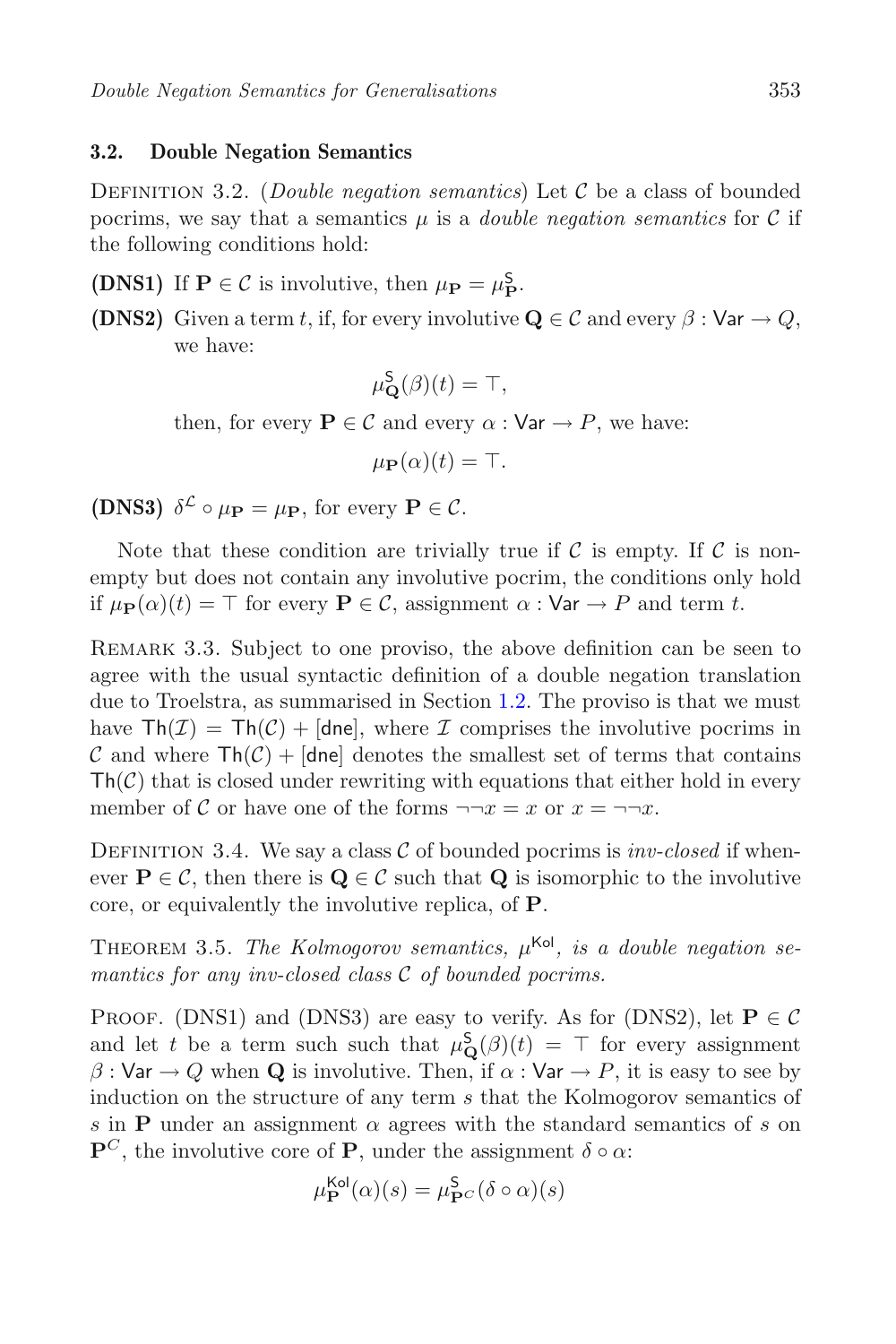(For the inductive step for residuation use the identity  $\delta(\delta(x) \rightarrow \delta(y))$  =  $\delta(x) \rightarrow \delta(x)$ , which follows from Lemma [2.3](#page-5-0) parts 3 and 6.) Now  $\delta \circ \alpha$  is an assignment into the involutive pocrim  $\mathbf{P}^C$ , which by assumption is isomorphic to some  $Q \in \mathcal{C}$ , via some isomorphism  $\phi \colon \mathbf{P}^C \to \mathbf{Q}$ . Hence, using our hypothesis on involutive members of C, and the fact that  $\mu^S$  is a natural transformation, we have:

$$
\mu_{\mathbf{P}}^{\mathsf{Kol}}(\alpha)(t) = (\phi^{-1} \circ \mu_{\mathbf{Q}}^{\mathsf{S}}(\phi \circ \delta \circ \alpha))(t) = \top
$$

<span id="page-13-0"></span>completing the proof of (DNS2).

THEOREM 3.6. *The Gödel semantics,*  $\mu^{\text{Göd}}$  *is a double negation semantics for any inv-closed class* C *of bounded pocrims.*

PROOF. We follow a similar line to the proof of Theorem [3.5](#page-12-0) using the involutive replica in place of the involutive core. Again (DNS1) and (DNS3) are easy. For (DNS2), given a bounded pocrim **P**, we see by induction on the structure of a term s that for any assignment  $\alpha : \mathsf{Var} \to P$ , we have:

$$
\pi(\mu_{\mathbf{P}}^{\mathsf{Göd}}(\alpha)(s)) = \mu_{\mathbf{P}^R}^{\mathsf{S}}(\pi \circ \alpha)(s)
$$

where  $\pi$ :  $P \rightarrow P^R$  is the natural projection onto the involutive replica. Hence if  $\mu_{\mathbf{Q}}^{\mathbf{S}}(\beta)(t) = \top$  for every assignment  $\beta : \mathsf{Var} \to Q$  where **Q** is involutive, then, using our hypothesis on involutive members of  $\mathcal{C}$ , and the fact that  $\mu^{\mathsf{S}}$  is a natural transformation, we have:

$$
\pi(\mu_{\mathbf{P}}^{\mathsf{Göd}}(\alpha)(t)) = (\phi^{-1} \circ \mu_{\mathbf{P}^R}^{\mathsf{S}}(\phi \circ \pi \circ \alpha))(t) = \pi(\top)
$$

where  $\phi: \mathbf{P}^R \to \mathbf{Q}$  is an isomorphism of  $\mathbf{P}^R$  with some involutive  $\mathbf{Q} \in \mathcal{C}$ . Now  $\pi(x) = \pi(y)$  iff  $\delta(x) = \delta(y)$ , so  $\delta(\mu_{\mathbf{P}}^{\mathbf{Göd}}(\alpha)(t)) = \delta(\top) = \top$ , but clearly  $\delta \circ \mu^{\text{Göd}} = \mu^{\text{Göd}}$  and we have proved (DNS2). п

<span id="page-13-1"></span>We will now exhibit classes of bounded pocrims where the Gentzen and Glivenko semantics fail to give double negation semantics. These classes involve the pocrims defined in the following examples.

EXAMPLE 3.7. The pocrim  $P_4$  comprises the chain  $\top > p > q > \bot$ . The operation tables for **P**<sup>4</sup> are as follows.

| $\cdot$   $\top$ p q $\bot$          | $\rightarrow \mid \top p q \perp$                              | $\delta$                |         |
|--------------------------------------|----------------------------------------------------------------|-------------------------|---------|
| $T T p q \perp$                      | $\top$ $\top$ p q $\bot$                                       | $\perp \parallel \perp$ |         |
| $p\mid p\perp\perp\perp$             | $p \vert \top \top p p$                                        | $p\mid p$               |         |
| $q \mid q \perp \perp \perp$         | $q \vert \top \top \top p$                                     | q p                     |         |
| $\perp \mid \perp \perp \perp \perp$ | $\perp$ $\uparrow$ $\uparrow$ $\uparrow$ $\uparrow$ $\uparrow$ |                         | $T$ $T$ |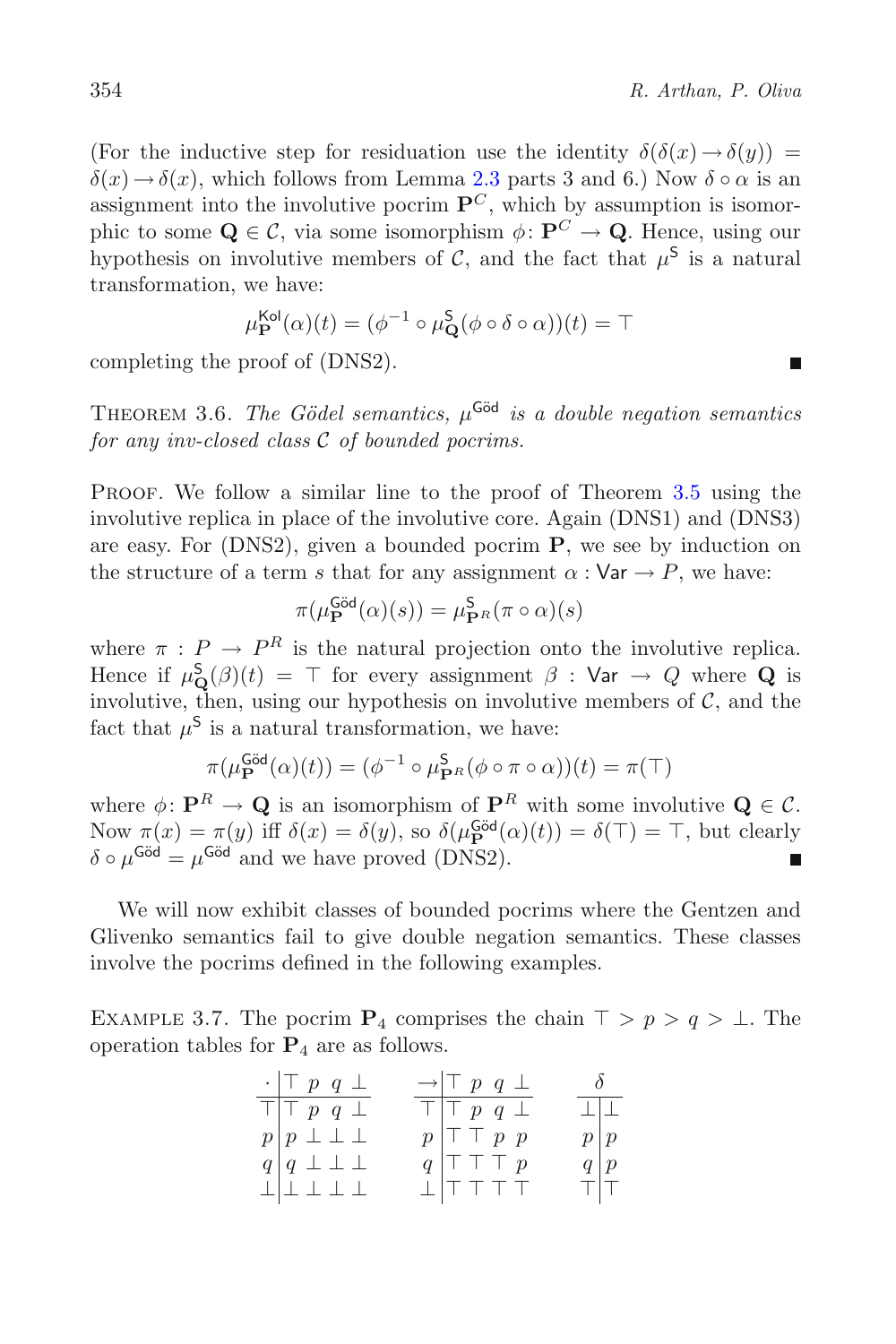In  $P_4$ ,  $\delta(q) = p$ , so  $P_4$  is not involutive. However, the involutive core of  $P_4$  is actually a subpocrim: namely the subpocrim with universe  $\{\bot, p, \top\}$  which (in anticipation of Example [4.4\)](#page-18-0), we will refer to as **L**3.

<span id="page-14-0"></span>EXAMPLE 3.8. Consider the pocrim  $\mathbf{Q}_6$  with six elements  $T > p > q > r>$  $s > \perp$  and with  $\cdot$ ,  $\rightarrow$  and  $\delta$  as shown in the following tables:



 $\mathbf{Q}_6$  is not involutive, as  $\delta(x) = x$  fails for  $x \in \{p, r\}$ . In  $\mathbf{Q}_6$ , double negation is an implicative homomorphism:  $\neg\neg x \rightarrow \neg\neg y = \neg\neg(x \rightarrow y)$  for all x, y. Double negation is not quite a conjunctive homomorphism in  $\mathbf{Q}_6$ :  $\neg\neg x \cdot \neg\neg y$  $\neg\neg(x \cdot y)$  unless  $\{x, y\} \subseteq \{q, r\}$ , in which case  $\neg\neg x \cdot \neg\neg y = r < q = \neg\neg(x \cdot y)$ .

The involutive replica of  $\mathbf{Q}_6$  turns out to be a quotient pocrim: as indicated by the block decomposition of the above operation tables, there is a homomorphism  $h: \mathbf{Q}_6 \to \mathbf{Q}_4$ , where  $\mathbf{Q}_4$  is the involutive replica of  $\mathbf{Q}_6$  and comprises the chain  $\top > u > v > \bot$  with operation tables as follows:

| $\cdot$ $\top u v \perp$                | $\rightarrow$ $\top u v \perp$                                 | $\delta$                |  |
|-----------------------------------------|----------------------------------------------------------------|-------------------------|--|
| $\overline{\top}$ $\top$ $u$ $v$ $\bot$ | $\top$ $\top$ $u$ $v$ $\bot$                                   | $T$ $T$                 |  |
| $u u u \perp \perp$                     | $u \vert \top \top v \vert v$                                  | u u                     |  |
| $v v \perp \perp \perp$                 | $v \vert \top \top \top u$                                     | $v\, v$                 |  |
| $\bot   \bot \bot \bot \bot$            | $\perp$ $\uparrow$ $\uparrow$ $\uparrow$ $\uparrow$ $\uparrow$ | $\perp \parallel \perp$ |  |

The kernel congruence of h has equivalence classes  $\{\top, p\}, \{q, r\}, \{s\}$  and  $\{\perp\}$  which are mapped by h to  $\top$ , u, v,  $\top$  respectively in  $\mathbf{Q}_4$ .

<span id="page-14-1"></span>THEOREM 3.9. (i) *The Gentzen semantics*  $\mu^{\text{Gen}}$  *is not a double negation semantics for any class of bounded pocrims that contains the pocrim*  $\mathbf{Q}_6$ *of Example* [3.8](#page-14-0)*.* (ii) *The Glivenko semantics* μGli *is not a double negation semantics for any class of bounded pocrims that contains the pocrim* **P**<sup>4</sup> *of Example* [3.7](#page-13-1)*.*

PROOF. By the remarks after Definition [3.2](#page-12-1) we can assume that the class of bounded pocrims contains at least one involutive pocrim in both cases.

(i): We show that (DNS2) does not hold for  $\mu^{\text{Gen}}$  in  $\mathbf{Q}_6$ . Let  $x, y \in \text{Var}$  and let t be the formula  $\delta(x \cdot y) \to x \cdot y$ . Clearly,  $\mu_{\mathbf{P}}^{\mathbf{S}}(\alpha)(t) = \top$ , for any involutive pocrim **P** and any  $\alpha$  :  $Var \rightarrow P$ . Thus (DNS2) requires  $\mu_{\mathbf{Q}_6}^{\text{Gen}}(\alpha)(t) = \top$  for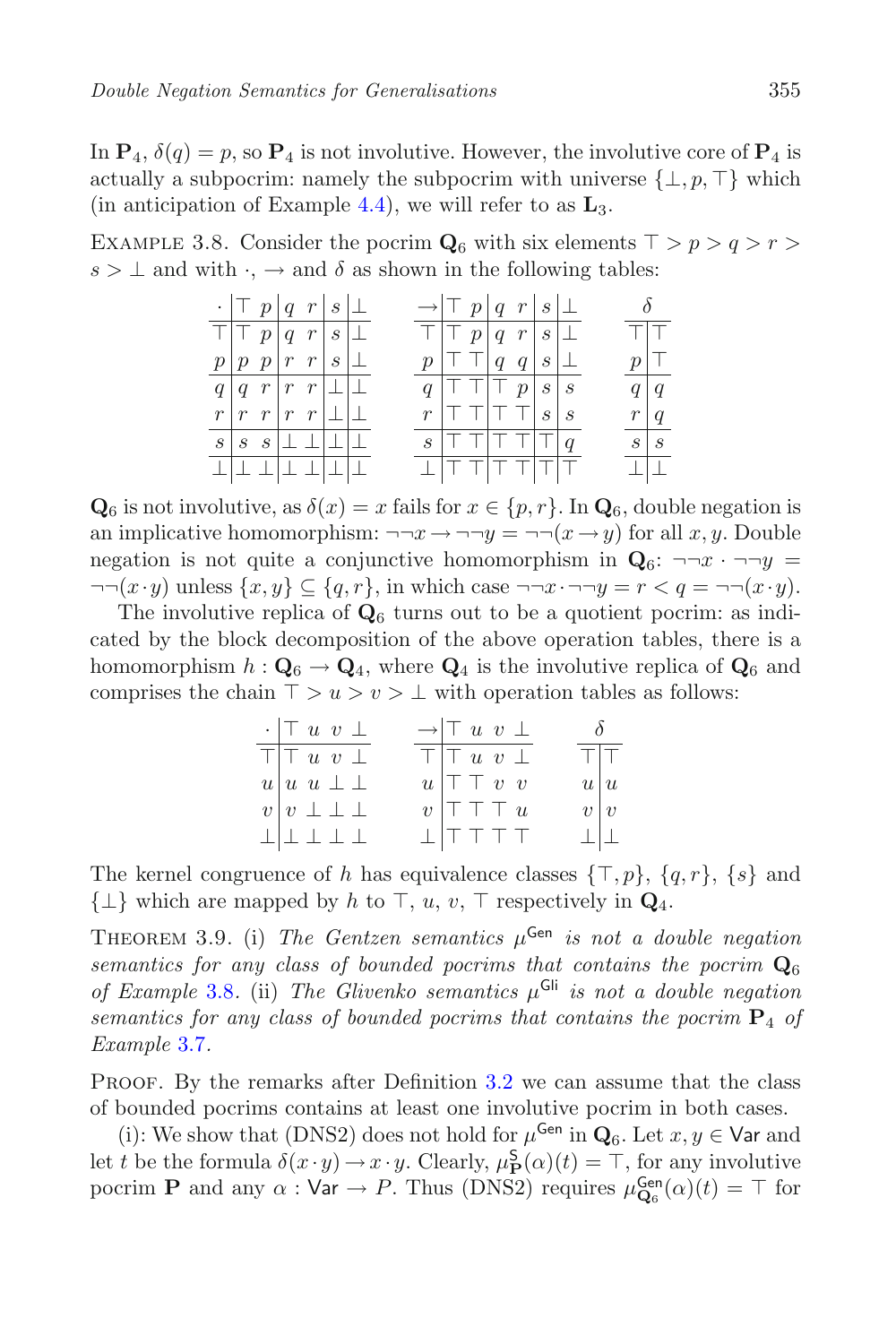п

any  $\alpha$ : Var  $\rightarrow Q_6$ . However, if  $\alpha(x) = \alpha(y) = r$ , we have:

$$
\mu_{\mathbf{Q}_6}^{\text{Gen}}(\alpha)(t) = \delta(\delta(r) \cdot \delta(r)) \rightarrow \delta(r) \cdot \delta(r)
$$

$$
= \delta(q \cdot q) \rightarrow q \cdot q
$$

$$
= \delta(r) \rightarrow r = q \rightarrow r = p \neq \top.
$$

(ii): we argue as in the proof of (i), but taking t to be  $\delta(x) \rightarrow x$ . Then, if  $\alpha(x) = q$ , we have:

$$
\mu_{\mathbf{P}}^{\mathsf{Gli}}(\alpha)(t) = \delta(\delta(q) \to q)
$$
  
=  $\delta(p \to q) = \delta(p) = p \neq \top$ .

<span id="page-15-0"></span>THEOREM 3.10. Let  $C_1$  comprise the two bounded pocrims  $P_4$  and  $L_3$  of *Example* [3.7](#page-13-1) *and let*  $C_2$  *comprise the two bounded pocrims*  $Q_6$  *and*  $Q_4$  *of Example* [3.8](#page-14-0)*. Then:*

- (i) The Gentzen semantics,  $\mu^{\text{Gen}}$ , is a double negation semantics for  $\mathcal{C}_1$ , but *the Glivenko semantics,*  $\mu$ <sup>Gli</sup>, *is not.*
- (ii) *The Glivenko semantics,*  $\mu$ <sup>Gli</sup>, *is a double negation semantics for*  $C_2$ *, but the Gentzen semantics,*  $\mu^{\text{Gen}}$ *, is not.*

PROOF. (i): By Theorem [3.9,](#page-14-1)  $\mu$ <sup>Gli</sup> is not a double negation semantics for  $C_1$ . As for  $\mu^{\text{Gen}}$ , (DNS1) is easily verified. For (DNS3) and (DNS2), note that for any  $\alpha : \mathsf{Var} \to P_4$ , we have:

$$
\mu_{\mathbf{P}_4}^{\mathsf{Gen}}(\alpha) = (\mu_{\mathbf{P}_4}^{\mathsf{S}} \circ \delta^{\mathsf{Var}})(\alpha) = \mu_{\mathbf{P}_4}^{\mathsf{S}}(\delta \circ \alpha) = \mu_{\mathbf{L}_3}^{\mathsf{S}}(\delta \circ \alpha)
$$

where in the last expression we have identified  $\mathbf{L}_3$  with the bounded subpocrim of  $P_4$  whose universe is  $\text{im}(\delta)$ . Thus evaluation under  $\mu^{\text{Gen}}$  with an assignment in any bounded pocrim in  $C_1$  is equivalent to evaluation under the standard semantics,  $\mu^S$ , with an assignment in the involutive pocrim  $\mathbf{L}_3$ . (DNS3) and (DNS2) follow immediately from this.

(ii): By Theorem [3.9,](#page-14-1)  $\mu^{\text{Gen}}$  is not a double negation semantics for  $\mathcal{C}_2$ . As for  $\mu$ <sup>Gli</sup>, (DNS1) and (DNS3) are immediate from the definition of  $\mu$ <sup>Gli</sup>. For (DNS2), let t be a formula, such that  $\mu_{\mathbf{Q}_4}^{\mathbf{S}}(\alpha)(t) = \top$ , for any assignment  $\alpha$  : Var  $\rightarrow$  Q<sub>4</sub>. As Q<sub>4</sub> is the only involutive pocrim in  $\mathcal{C}_2$ , we must show that  $\mu_{\mathbf{P}}^{\mathsf{Gli}}(\alpha)(t) = \top$  for  $\mathbf{P} \in \mathcal{C}_2$  under any assignment  $\alpha : \mathsf{Var} \to P$ . This is easy to see for  $P = Q_4$ , since the Glivenko semantics is the double negation of the standard semantics and  $\mathbf{Q}_4$  is involutive. As for  $\mathbf{P} = \mathbf{Q}_6$ , let  $\alpha : \mathsf{Var} \to$ **Q**<sup>6</sup> be given. As discussed in Example [3.8,](#page-14-0) there is a quotient projection  $h: \mathbf{Q}_6 \to \mathbf{Q}_4$ , so, as  $\mu^{\mathsf{S}}$  is a natural transformation, the following diagram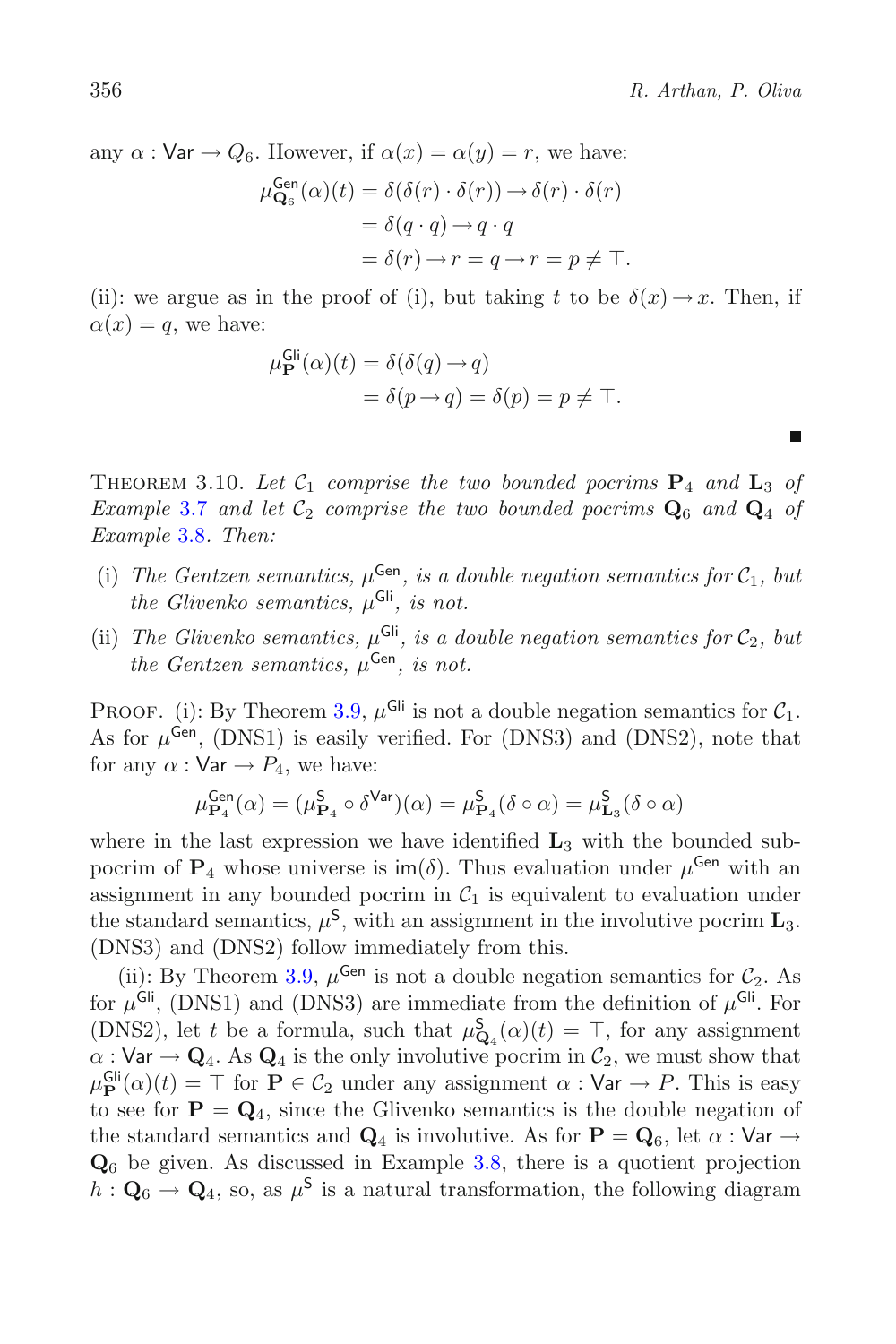commutes:

$$
\begin{array}{ccc}{\sf Ass}({\bf Q}_6)&\xrightarrow{{\sf Ass}(h)}&{\sf Ass}({\bf Q}_4)\\ &\Big\downarrow\mu^{\sf S}_{{\bf Q}_6}&\Big\downarrow\mu^{\sf S}_{{\bf Q}_4}\\ {\sf Sem}({\bf Q}_6)&\xrightarrow{{\sf Sem}(h)}{\sf Sem}({\bf Q}_4)\end{array}
$$

Hence, by the assumption on  $t$ , we have:

$$
(h \circ \mu_{\mathbf{Q}_6}^{\mathbf{S}}(\alpha))(t) = \mu_{\mathbf{Q}_4}^{\mathbf{S}}(h \circ \alpha)(t) = \top
$$
  
So  $\mu_{\mathbf{Q}_6}^{\mathbf{S}}(\alpha)(t) \in h^{-1}(\top) = {\top, p}$ . As  $\delta(\top) = \delta(p) = \top$ , we can conclude:  
 $\mu_{\mathbf{Q}_6}^{\mathsf{Gli}}(\alpha)(t) = \delta(\mu_{\mathbf{Q}_6}^{\mathbf{S}}(\alpha)(t)) = \top$ .

<span id="page-16-0"></span>Theorem 3.11. *There are extensions of intuitionistic affine logic* **ALi** *in which the syntactic Gentzen translation meets Troelstra's criteria for a double negation translation but the syntactic Glivenko translation does not and vice versa.*

PROOF. By Remark [3.3](#page-12-2) and Theorem  $3.10$  it is enough to prove that if  $\mathbf{L}_3$ , **P**4, **Q**<sup>4</sup> and **Q**<sup>6</sup> are as in Theorem [3.10,](#page-15-0) then:

$$
\begin{aligned} \mathsf{Th}(\mathbf{L}_3) &= \mathsf{Th}(\mathbf{P}_4) + [\mathsf{dne}] \\ \mathsf{Th}(\mathbf{Q}_4) &= \mathsf{Th}(\mathbf{Q}_6) + [\mathsf{dne}]. \end{aligned}
$$

For the first equation, the right-to-left inclusion holds because identities are preserved in subalgebras. For left-to-right, let a term  $t$  be given and let us write  $P \models t$  to mean  $\mu_{P}^{S}(\alpha)(t) = \top$  for every  $\alpha : \text{Var} \rightarrow P$ . Assume  $\mathbf{L}_3 \models t$  and let  $w_1, \ldots, w_k$  be the variables occurring in t. Define s to be  $(\delta(w_1) \to w_1) \cdot \ldots \cdot (\delta(w_k) \to w_k)$ . Clearly  $s \in \text{Th}(\text{Poc}_\perp)+[\text{dne}] \subseteq$  $\textsf{Th}(\mathbf{P}_4)+[\textsf{dne}]$  I claim that  $\mu_{\mathbf{P}_4}^{\mathbf{S}}(\alpha)(s\cdot s\to t)=\top$  for every  $\alpha:\textsf{Var}\to P_4$ , so that, as  $s \in \text{Th}(\mathbf{P}_4)+[\text{dne}], t \in \text{Th}(\mathbf{P}_4)+[\text{dne}].$  To see this, let an assignment  $\alpha$  : Var  $\rightarrow$   $P_4$  be given. Then either (i) im( $\alpha$ )  $\subseteq$  { $\top$ ,  $p$ , 1}, in which case  $\mu_{\mathbf{P}_4}^{\mathbf{S}}(\alpha)(s \cdot s \to t)/g e \mu_{\mathbf{P}_4}^{\mathbf{S}}(\alpha)(t) = \top$ , since  $\alpha$  is an assignment into the involutive subpocrim **L**<sub>3</sub> and so **L**<sub>3</sub>  $\models$  t by assumption, or (ii)  $\alpha(w_i) = q$  for some *i*, but then  $\mu_{\mathbf{P}_4}^{\mathbf{S}}(\alpha)(\delta(w_i) \to w_i) = p \to q = p$  and so  $\mu_{\mathbf{P}_4}^{\mathbf{S}}(\alpha)(s \cdot s) \leq p \cdot p = \bot$ . In both cases, we have that  $\mu_{\mathbf{P}_4}^{\mathbf{S}}(\alpha)(s \cdot s \to t) = \top$ , proving the claim.

The proof of the second equation is similar using the facts that identities are preserved in quotient algebras and that, if  $\mathbf{Q}_4 \models t$  and  $\alpha : \mathsf{Var} \rightarrow Q_6$ , then  $\mu_{\mathbf{Q}_6}^{\mathbf{S}}(\alpha)(t) \in \{\top, p\}$ , implying that  $\mathbf{Q}_6 \models (\delta(t) \rightarrow t) \rightarrow t$ . П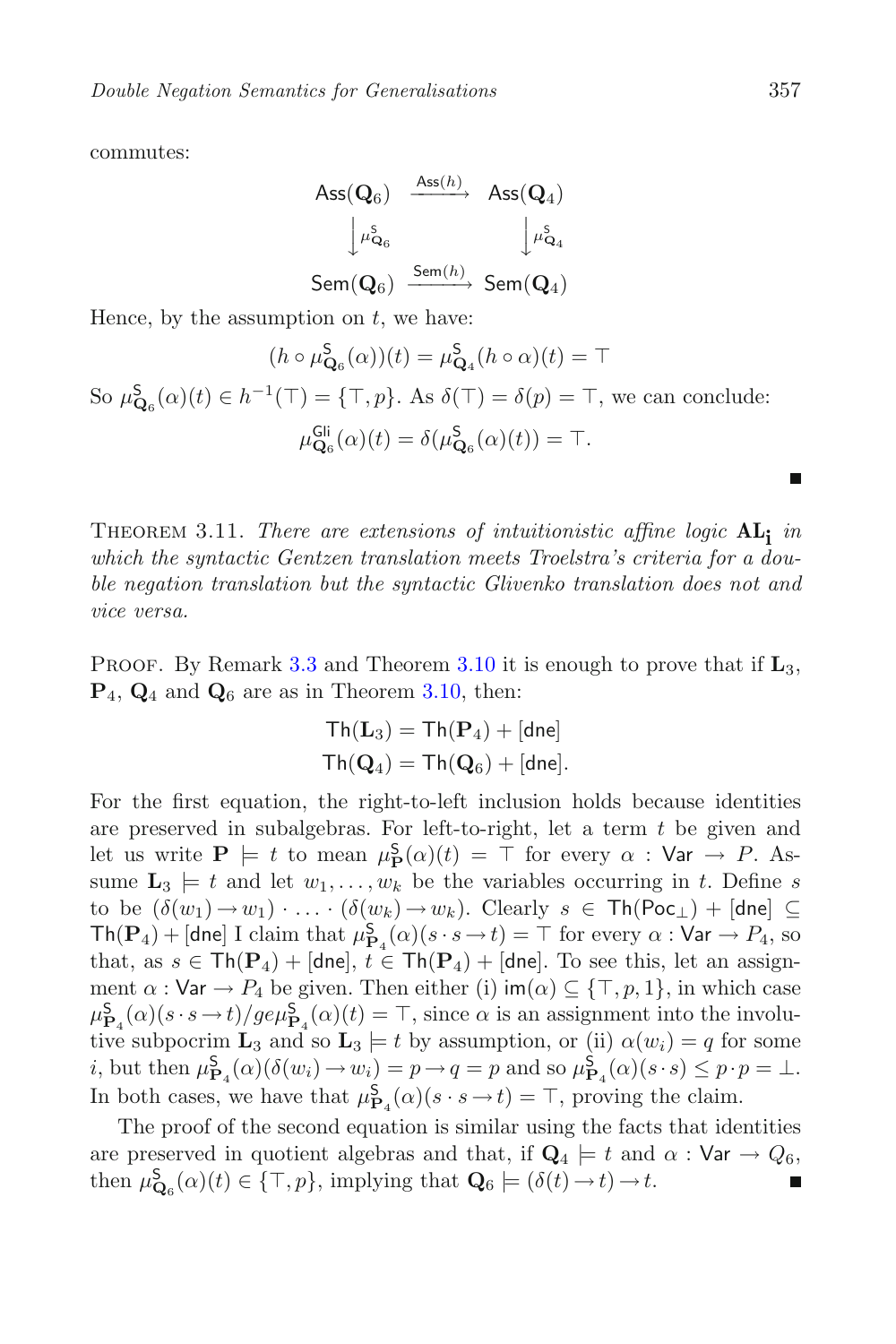# **4. Hoops**

If x and y are elements of a pocrim,  $x \cdot (x \rightarrow y)$  is a lower bound for x and y as is  $y \cdot (y \rightarrow x)$ . Pocrims in which the two lower bounds coincide (and hence  $x \cdot (x \rightarrow y)$  is the meet of x and y) turn out to have many pleasant properties, motivating the following definition.

DEFINITION 4.1. (Hoop, [\[5](#page-23-12)], see also  $[1,2,12]$  $[1,2,12]$  $[1,2,12]$  $[1,2,12]$ ) A *hoop*<sup>2</sup> is a pocrim that satisfies *commutativity of weak conjunction*:

$$
x \cdot (x \to y) = y \cdot (y \to x). \qquad \qquad [\text{cwc}]
$$

Logically, we can view  $\phi \otimes (\phi \Rightarrow \psi)$  or  $\psi \otimes (\psi \Rightarrow \phi)$  as a weak form of conjunction of  $\phi$  and  $\psi$ . If we define  $\phi \wedge \psi \equiv \phi \otimes (\phi \Rightarrow \psi)$ , then [cwc] says that  $\wedge$  is commutative, i.e. the two forms of weak conjunction coincide. This is known in substructural logic as the *axiom of divisibility*.

<span id="page-17-1"></span>The following lemma provides some useful characterizations of hoops.

Lemma 4.2. *If* **P** *is a pocrim, the following are equivalent:*

- 1. **P** *is a hoop. I.e.,* **P** *satisfies*  $x \cdot (x \rightarrow y) = y \cdot (y \rightarrow x)$ *.*
- 2. **P** *is* naturally ordered. I.e., for every  $x, y \in P$  such that  $x \leq y$ , there is  $z \in P$  *such that*  $x = y \cdot z$ *.*
- 3. For every  $x, y \in P$  such that  $x \leq y$ ,  $x = y \cdot (y \rightarrow x)$ .
- 4. **P** *satisfies*  $x \cdot (x \rightarrow y) \leq y \cdot (y \rightarrow x)$

**PROOF.** 1  $\Rightarrow$  2: Assume that **P** satisfies  $x \cdot (x \rightarrow y) = y \cdot (y \rightarrow x)$  and that  $x, y \in P$  satisfy  $x \leq y$ , i.e.,  $x \to y = 1$ . Taking  $z = y \to x$ , we have:

$$
x = x \cdot 1 = x \cdot (x \rightarrow y) = y \cdot (y \rightarrow x) = y \cdot z.
$$

 $2 \Rightarrow 3$ : Assume that **P** is naturally ordered and that  $x, y \in P$  satisfy  $x \leq y$ . Then  $x = y \cdot z$  for some z. By the residuation property, we have  $z \leq y \rightarrow x$ , hence  $x = y \cdot z \leq y \cdot (y \rightarrow x) \leq x$  and so  $x = y \cdot (y \rightarrow x)$ .

 $3 \Rightarrow 4$ : assume that **P** satisfies  $x = y \cdot (y \rightarrow x)$  whenever  $x, y \in P$  and  $x \leq y$ . Given any  $x, y \in P$ , we have  $x \cdot (x \to y) \leq y$ , whence:

$$
x \cdot (x \to y) = y \cdot (y \to x \cdot (x \to y)) \le y \cdot (y \to x).
$$

 $4 \Rightarrow 1$ : exchange x and y and use the fact that  $\leq$  is antisymmetric.

<span id="page-17-0"></span> $2$  Büchi and Owens [\[5](#page-23-12)] write of hoops that "their importance ... merits recognition with a more euphonious name than the merely descriptive "commutative complemented monoid"". Presumably they chose "hoop" as a euphonious companion to "group" and "loop".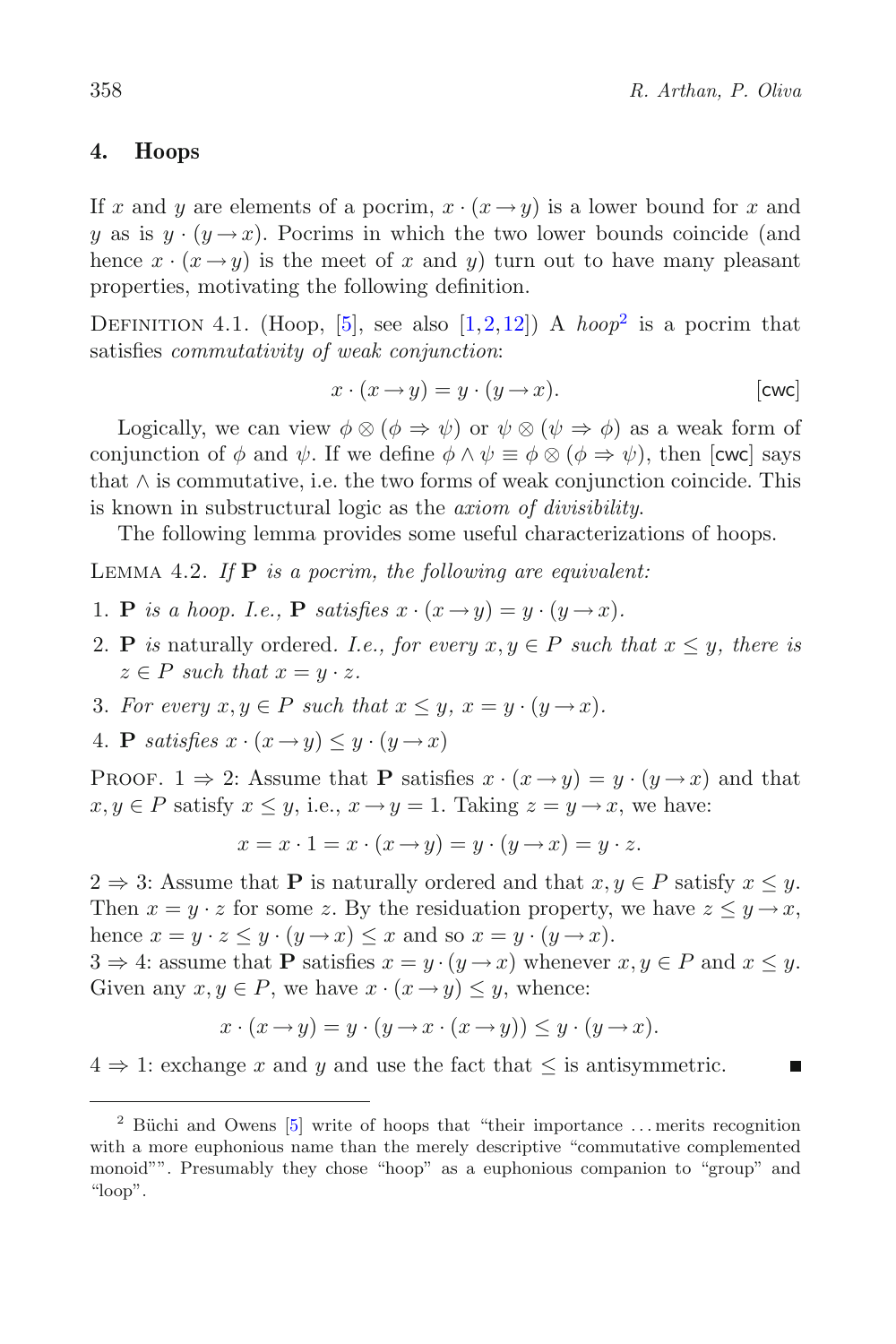The axiom [cwc] is often referred to as the axiom of divisibility in the literature, for reasons which become clear if one uses the alternative notation  $x/y$  for  $y \rightarrow x$ , so that the formula of part 3 of Lemma [4.2](#page-17-1) reads  $x = y \cdot (x/y)$ .

#### **4.1. Involutive Hoops**

Example 4.3. We write **I** for the involutive hoop whose universe is the unit interval [0, 1] and whose operations are defined by

$$
\top = 1
$$
  

$$
x \cdot y = \max(x + y - 1, 0)
$$
  

$$
x \rightarrow y = \min(1 - x + y, 1)
$$

**I** provides an infinite model of classical Lukasiewicz logic, (which we refer to as  $LL<sub>c</sub>$ ).

<span id="page-18-0"></span>EXAMPLE 4.4. For  $n \geq 2$ , let  $\mathbf{L}_n$  be the subhoop of **I** generated by  $\frac{1}{n-1}$ . It is easy to see that the universe of  $\mathbf{L}_n$  is  $L_n = \{0, \frac{1}{n-1}, \frac{2}{n-1}, \dots, \frac{n-2}{n-1}, 1\}$ . The hoops  $L_n$  are involutive and provide natural finite models of classical Lukasiewicz logic **LL- c**.

A hoop **H** is said to be *Wajsberg*, see [\[1,](#page-22-1)[13\]](#page-23-14), if it satisfies

$$
(x \to y) \to y = (y \to x) \to x.
$$

Lemma 4.5. *A bounded hoop is Wajsberg iff it is involutive.*

PROOF. In a bounded Wajsberg hoop **H** we have

$$
\delta(x) = (x \to \bot) \to \bot = (\bot \to x) \to x = \top \to x = x
$$

therefore **H** is involutive. For the other direction, assume **H** is an involutive hoop and let  $x, y \in H$ . Since **H** is involutive, it is enough to show that  $\neg((x \rightarrow y) \rightarrow y)$  is symmetric in x and y which one may prove as follows:

$$
\neg((x \to y) \to y) = \delta(x \to y) \cdot \neg y
$$
Theorem 4.11  
=  $(x \to y) \cdot \neg y$  involutivity of **H**  
=  $(x \to y) \cdot (y \to x) \cdot ((y \to x) \to \neg y)$  Lemma 4.2, part 3  
=  $(x \to y) \cdot (y \to x) \cdot \neg (y \cdot (y \to x))$  Lemma 2.2, part 3

where the application of Lemma [4.2](#page-17-1) uses that  $\neg y \leq y \rightarrow x$ . By [cwc], the last expression is symmetric in  $x$  and  $y$ .

There are, however, unbounded Wajsberg hoops, for instance: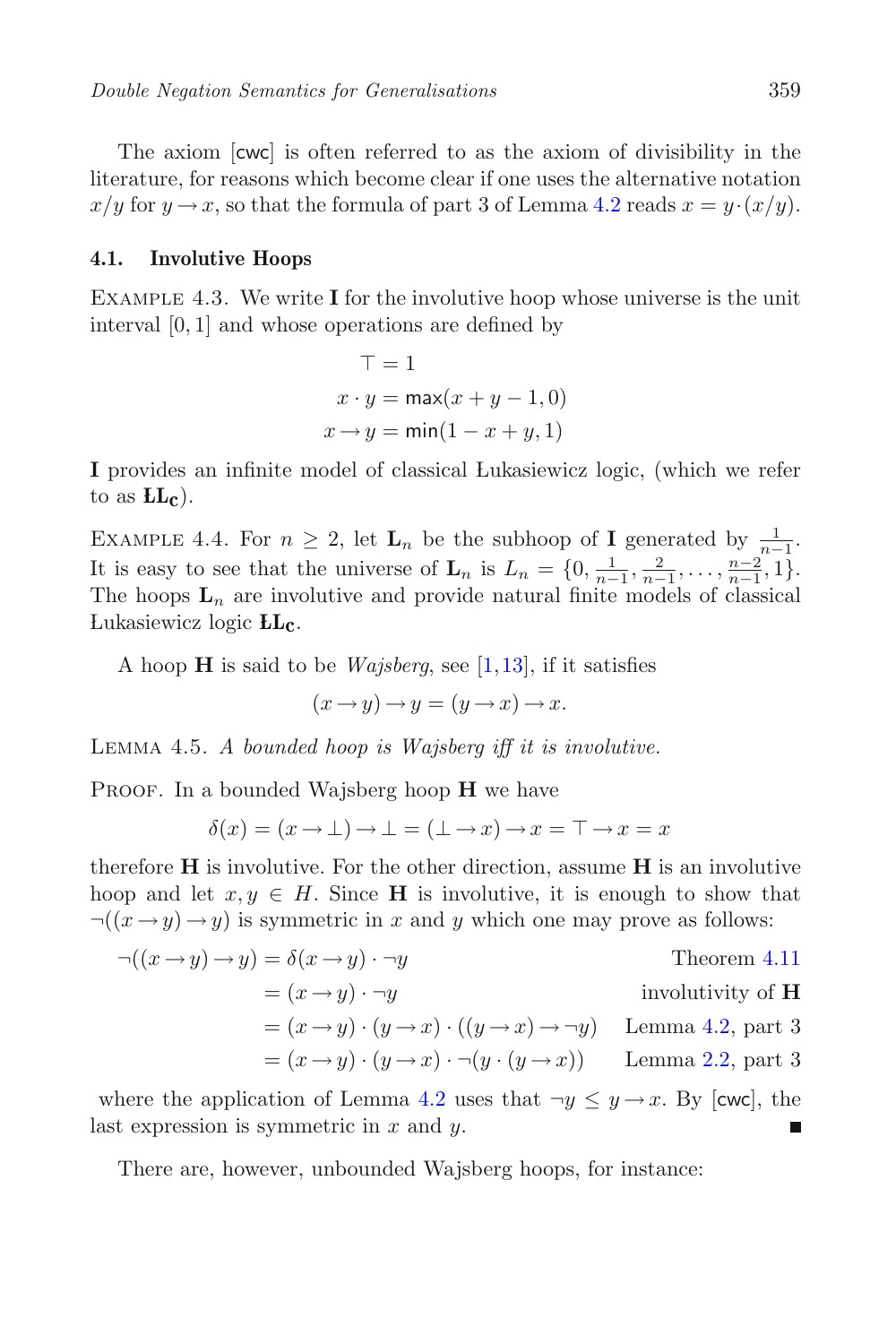Example 4.6. Let **O** be the unbounded hoop whose universe is the halfopen interval (0, 1] and whose operations are:

$$
\top = 1
$$
  

$$
x \cdot y = xy
$$
  

$$
x \rightarrow y = \min(\frac{y}{x}, 1)
$$

**O** is easily seen to be a Wajsberg hoop because  $(x \rightarrow y) \rightarrow y = \max(x, y)$ .

Example 4.7. Apart from **L**<sup>3</sup> there is one other pocrim with 3 elements, namely  $\mathbf{G}_3 = \mathbb{B} \oplus \mathbb{B}$ .  $\mathbf{G}_3$  is the first non-Boolean example in the sequence of idempotent pocrims defined by the equations  $\mathbf{G}_2 = \mathbb{B}$  and  $\mathbf{G}_{n+1} = \mathbf{G}_n \oplus \mathbb{B}$ .  $G_n$  can be taken to be a set of n real numbers  $\{1, x_1, x_2, \ldots, x_{n-2}, 0\}$  with  $T = 1 > x_1 > x_2 \ldots > x_{n-2} > 0 = \perp$  and with operations defined by

$$
x \cdot y = \min\{x, y\} \qquad x \to y = \begin{cases} y & \text{if } y < x \\ \top & \text{otherwise} \end{cases}
$$

The  $\mathbf{G}_n$  are finite Heyting algebras. They were used by Gödel to prove that intuitionistic propositional logic requires infinitely many truth values [\[17](#page-23-15)]. In  $\mathbf{G}_n$ ,  $\neg x = \bot$  unless  $x = \bot$ , so for  $n > 2$ ,  $\mathbf{G}_n$  is not involutive.

It is easy to check from the definitions that  $C \oplus D$  is a hoop iff both  $C$ and **D** are hoops.

Example 4.8. It can be shown that there are 7 pocrims with 4 elements:  $\mathbb{B} \times \mathbb{B}$ ,  $\mathbf{L}_4$ ,  $\mathbf{G}_4$ ,  $\mathbb{B} \oplus \mathbf{L}_3$ ,  $\mathbf{L}_3 \oplus \mathbb{B}$ ,  $\mathbf{P}_4$  and  $\mathbf{Q}_4$ , where  $\mathbf{P}_4$  and  $\mathbf{Q}_4$  are as described in Examples [3.7](#page-13-1) and [3.8](#page-14-0) respectively.  $P_4$  and  $Q_4$  are the smallest pocrims that are not hoops:  $P_4$  is not a hoop since it is not naturally ordered: there is no z with  $p \cdot z = q$ . Likewise  $\mathbf{Q}_4$  is not a hoop, because there is no z with  $u \cdot z = v.$ 

# <span id="page-19-0"></span>**4.2. De Morgan Identities in Hoops**

In this section we prove two De Morgan identities for conjunction and residuation in bounded hoops. The proof of the identity for conjunction is elementary. The identity for residuation is proved using an indirect method captured in the following lemma.

<span id="page-19-1"></span>LEMMA 4.9. Let  $\phi(x_1,\ldots,x_n)$  be an identity in the language of a bounded *hoop, then*  $\phi(x_1, \ldots, x_n)$  *holds in all hoops iff it holds under every interpretation of the* x*<sup>i</sup> in a bounded hoop* **H** *that falls under one of the following three cases:*

*case* (*i*): **H**  $\cong$  **F** ⊕ **S** *with*  $F = \{\top\};$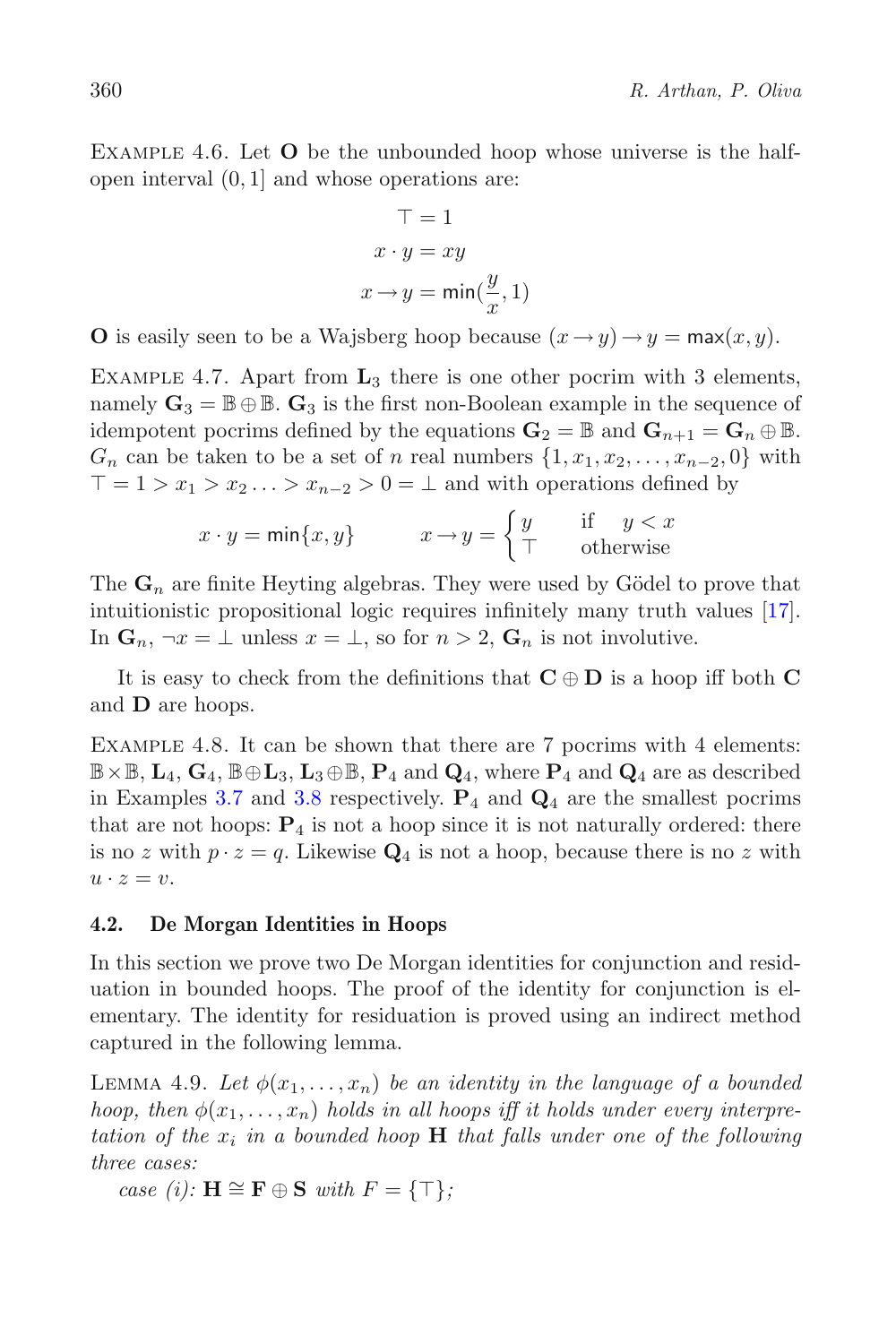*case (ii):*  $H \cong F ⊕ S$  *with*  $F ≠ {T}$ *. There is a subcase for each choice of*  $I = \{i \mid x_i \in S\} \neq \emptyset$  and  $J = \{j \mid x_j \in F\} \neq \emptyset$ , with **F** generated by the  $x_j$  *with*  $j \in J$ ;

*case (iii):*  $\mathbf{H} \cong \mathbb{B} \oplus \mathbf{S}$ *, with all*  $x_i \in S$ *.* 

*Here in each case* **S** *is subdirectly irreducible, Wajsberg and generated by the*  $x_i \in S$ . **S** *is not necessarily bounded in cases (i) and (ii).* 

PROOF. The proof uses Birkhoff's theorem (e.g., see [\[6](#page-23-16), Theorem II.8.6]) to show that **H** is isomorphic to a subdirect product of subdirectly irreducible hoops and then uses the characterization of subdirectly irreducible hoops due to Blok and Ferreirim [\[1,](#page-22-1) Thorem 2.9]. Details are left to the reader.  $\blacksquare$ 

Note that in case (i) of the lemma **H** is isomorphic to **S** and so is a bounded Wajsberg hoop and hence involutive.

EXAMPLE 4.10. If  $0 \leq k \in \mathbb{N}$ , the identity  $\neg x^k \rightarrow \delta(x) \rightarrow x = \top$  clearly holds in any involutive hoop. It also holds in any hoop of the form <sup>B</sup>⊕**<sup>S</sup>** (since in such a hoop, either  $x = \perp$  or  $\neg x^k = \perp$ ). This covers cases (i) and (iii) in Lemma [4.9.](#page-19-1) As the identity has only one variable, there is nothing to prove in case (ii). Hence,  $\neg x^k \rightarrow \delta(x) \rightarrow x = \bot$  holds in any bounded hoop.

In any bounded pocrim, we have  $\neg(x \cdot y) = x \cdot y \rightarrow \bot = x \rightarrow y \rightarrow \bot =$  $x \rightarrow \neg y$ , so the first identity in the following theorem is easily proved. In a bounded hoop, we have a kind of dual identity:  $\neg(x \rightarrow y) = \neg\neg x \cdot \neg y$ .

<span id="page-20-0"></span>Theorem 4.11. *The following identities are satisfied in any bounded hoop:*

$$
\neg(x \cdot y) = x \rightarrow \neg y \qquad \neg(x \rightarrow y) = \neg\neg x \cdot \neg y
$$

Proof. See the above remarks for the first identity. For the second we use Lemma [4.9,](#page-19-1) which reduces the problem to the following cases for a hoop **H** and its elements  $x$  and  $y$ .

Case (i): Our assumptions imply that **H** is involutive. Using Lemma [2.2,](#page-4-0) in an involutive hoop we have  $x \to y \leq \neg y \to \neg x \leq \delta(x) \to \delta(y) = x \to y$ , whence  $x \rightarrow y = \neg y \rightarrow \neg x = \neg(x \cdot \neg y)$  and we have:

$$
\neg(x \to y) = \neg\neg(x \cdot \neg y) = x \cdot \neg y = \neg\neg x \cdot \neg y.
$$

Case (ii):  $\mathbf{H} = \mathbf{F} \oplus \mathbf{S}, \{x, y\} \cap S \neq \emptyset, \{x, y\} \cap F \setminus \{\top\} \neq \emptyset$ : this leads to two subcases that are proved using elementary properties of  $\mathbf{F} \oplus \mathbf{S}$ , as follows.

Subcase (ii)(a):  $x \in S$ ,  $y \in F \setminus \{T\}$ :

$$
\neg(x \to y) = \neg y = \top \cdot \neg y = \neg \neg x \cdot \neg y
$$

Subcase (ii)(b):  $x \in F \setminus \{T\}, y \in S$ :

$$
\neg(x \to y) = \neg \top = \bot = \neg \neg x \cdot \bot = \neg \neg x \cdot \neg y.
$$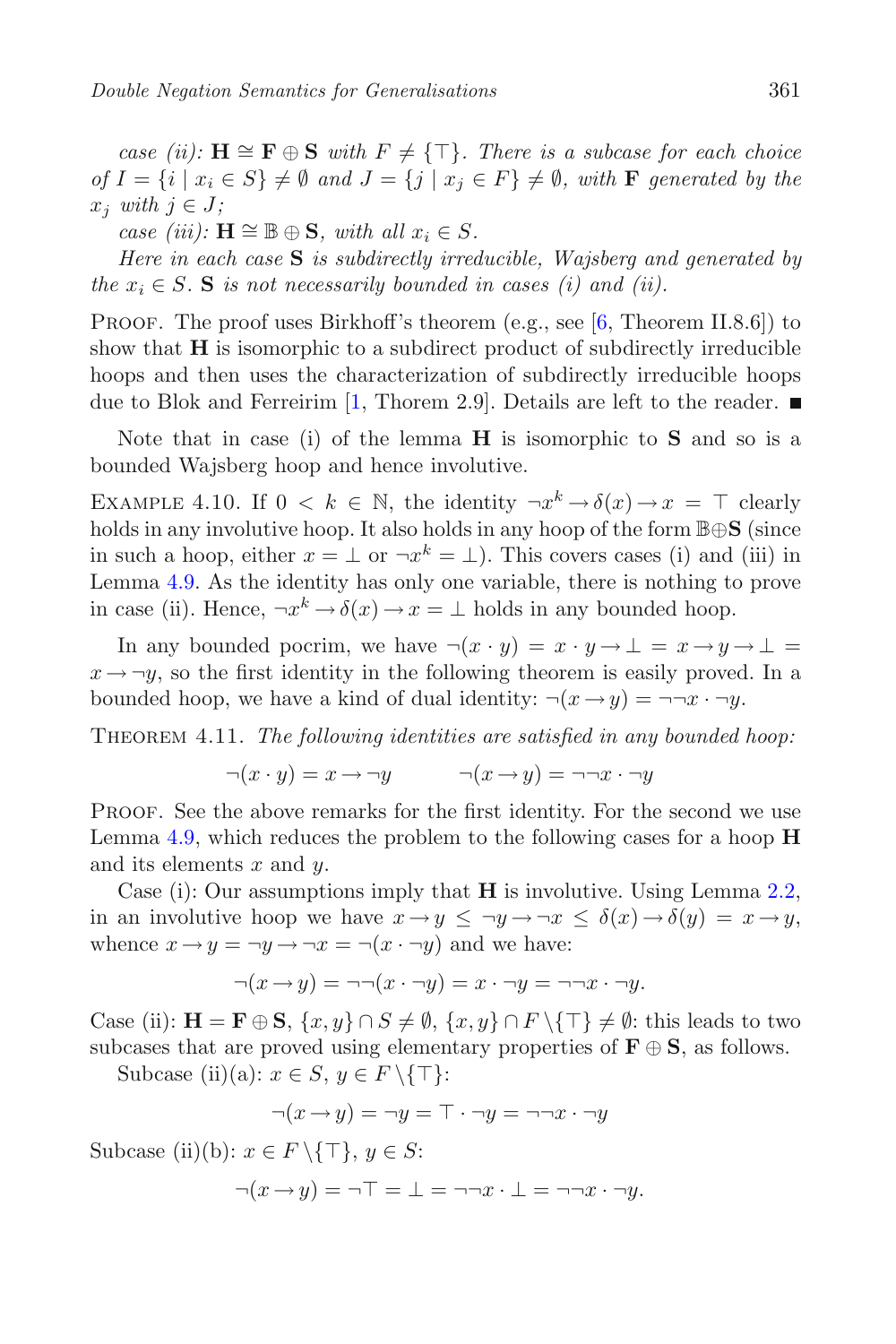Case (iii):  $\mathbf{H} = \mathbb{B} \oplus \mathbf{S}$  where  $x, y \in S$ : for  $u \in S$ ,  $\neg u = \bot$ , so as  $x \rightarrow y \in S$ , we have  $\neg(x \rightarrow y) = \bot = \top \cdot \bot = \neg\neg x \cdot \neg y$ .

# <span id="page-21-1"></span>**4.3. Double Negation Semantics for Hoops**

Theorem 4.12. *Let* **H** *be a bounded hoop.*

- 1. The double negation mapping,  $\delta$ , is a homomorphism  $\mathbf{H} \to \mathbf{H}$ .
- 2. For  $x, y \in H^C$ ,  $x \hat{\cdot} y = x \cdot y$ , hence  $\mathbf{H}^C$  *is a bounded subhoop of* **H**.
- 3. For  $x, y \in H$ ,  $[x] \rightarrow [y] = [x \rightarrow y]$ , hence  $\mathbf{H}^R$  *is a quotient bounded hoop* of **H** *via the the projection*  $\pi: H \to H^R$ .
- 4.  $\mathbf{H}^C$  and  $\mathbf{H}^R$  are isomorphic hoops via the composition  $\pi \circ \iota : H^C \to H^R$ .

PROOF. 1. By Theorem  $4.11$ , we have<sup>[3](#page-21-0)</sup>:

$$
\delta(x) \cdot \delta(y) = \neg(x \to \neg y) = \delta(x \cdot y)
$$

$$
\delta(x) \to \delta(y) = \neg(\delta(x) \cdot \neg y) = \delta(x \to y)
$$

2. For  $x, y \in H^C$ , we have

$$
x^{\hat{}}y = \delta(x \cdot y)
$$
 by definition  

$$
= \delta(x) \cdot \delta(y)
$$
 by part 1  

$$
= x \cdot y
$$
 since  $x, y \in H^C$ 

I.e.  $\iota: H^C \to H$  respects conjunction. Hence, by Remark [2.11,](#page-9-0)  $\iota$  is a hoop homomorphism.

3. We have

$$
[x] \rightarrow [y] = [x \rightarrow \delta(y)]
$$
 by definition  
\n
$$
= [\delta(x) \rightarrow \delta(y)]
$$
 by Lemma 2.3, part 4  
\n
$$
= [\delta(x \rightarrow y)]
$$
 by part 1  
\n
$$
= [x \rightarrow y]
$$
 since  $\delta(\delta(x \rightarrow y)) = \delta(x \rightarrow y)$ 

I.e.  $\pi: H \to H^R$  respects residuation. Hence, by Remark [2.11,](#page-9-0)  $\pi$  is a hoop homomorphism.

4. Immediate from Theorem [2.10](#page-8-0) (part 3).

REMARK 4.13. Cignoli and Torrens  $([8,$  $([8,$  Theorem 4.8]  $)$  show that the set of regular elements in a bounded hoop is a subhoop if and only if the double

<span id="page-21-0"></span> $3$ This is a strengthening of Lemma 1.3 of  $[7]$  $[7]$ , which shows that these equations hold in the more restricted setting of BL algebras.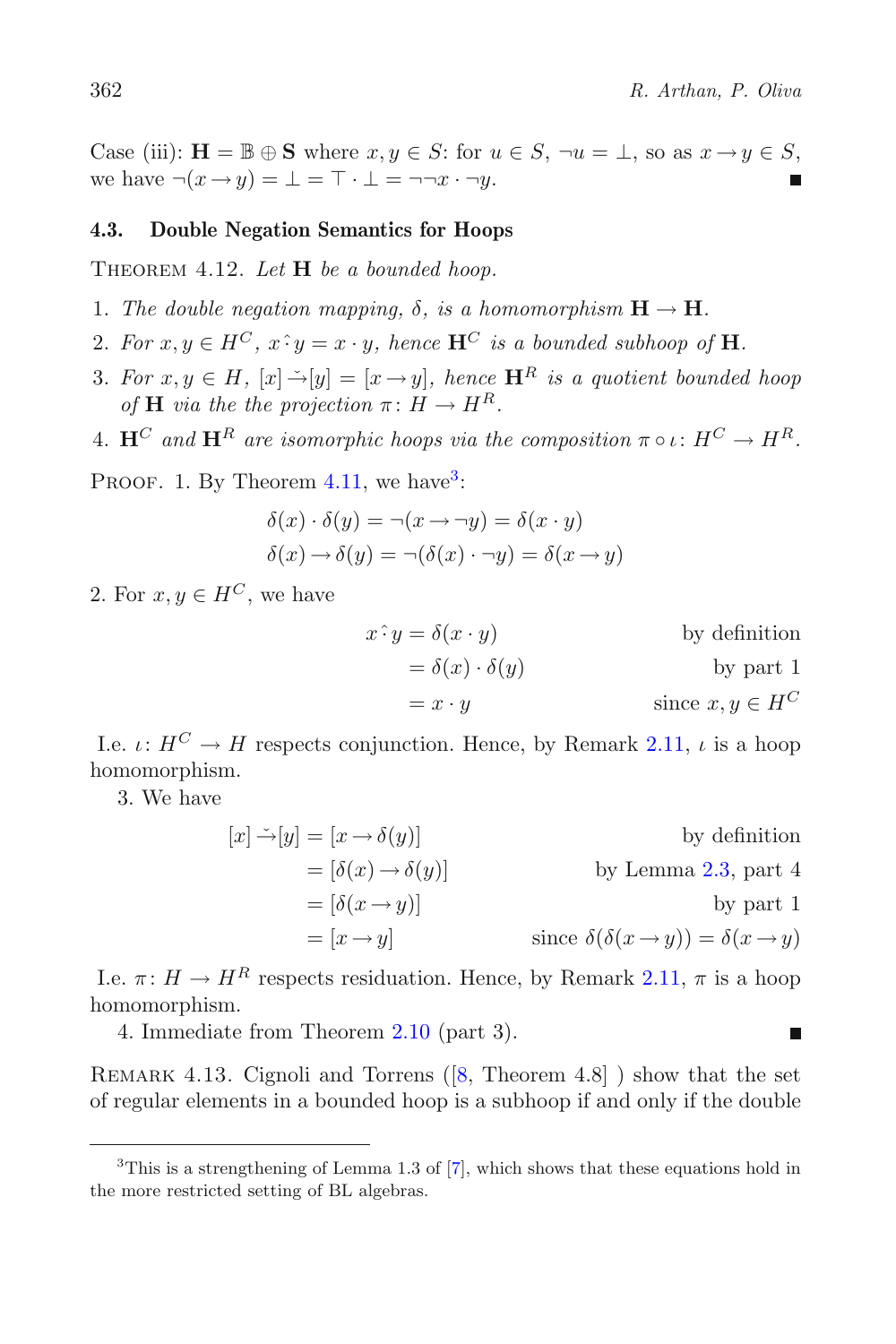negation map respects conjunction. Theorem [4.12](#page-21-1) shows that this is always the case.

THEOREM 4.14. *The Kolmogorov semantics,*  $\mu^{\text{Kol}}$ *, the Gödel semantics,*  $\mu^{\text{Göd}}$ *, the Gentzen semantics,*  $\mu^{\text{Gen}}$ *, and the Glivenko semantics,*  $\mu^{\text{Gli}}$  *are double negation semantics for any class* C *of hoops that is closed under taking involutive cores (or equivalently involutive replicas).*

PROOF. It is clear from Theorem  $4.12$  (part 1) that the Kolmogorov, Gödel, Gentzen and Glivenko semantics all agree when restricted to hoops. The result is therefore immediate from either Theorem [3.5](#page-12-0) or Theorem [3.6.](#page-13-0)

**Acknowledgements.** We thank: the late Franco Montagna for drawing our attention to [\[4\]](#page-22-3) and for a manuscript proof that the equational theory of commutative GBL-algebras is a conservative extension of that of hoops; George Metcalfe for encouraging remarks and for pointers to the literature; and Isabel Ferreirim for helpful correspondence about the theory of hoops. Particular thanks are due to the anonymous referees for their careful reading of our draft and for their insightful and constructive comments.

**Open Access.** This article is licensed under a Creative Commons Attribution 4.0 International License, which permits use, sharing, adaptation, distribution and reproduction in any medium or format, as long as you give appropriate credit to the original author(s) and the source, provide a link to the Creative Commons licence, and indicate if changes were made. The images or other third party material in this article are included in the article's Creative Commons licence, unless indicated otherwise in a credit line to the material. If material is not included in the article's Creative Commons licence and your intended use is not permitted by statutory regulation or exceeds the permitted use, you will need to obtain permission directly from the copyright holder. To view a copy of this licence, visit [http://creativecommons.org/licenses/by/4.0/.](http://creativecommons.org/licenses/by/4.0/)

**Publisher's Note** Springer Nature remains neutral with regard to jurisdictional claims in published maps and institutional affiliations.

# **References**

- <span id="page-22-1"></span>[1] Blok, W. J., and I. M. A. Ferreirim, On the structure of hoops, *Algebra Universalis* 43(2–3): 233–257, 2000.
- <span id="page-22-2"></span>[2] Blok, W. J., and D. Pigozzi, On the structure of varieties with equationally definable principal congruences. III, *Algebra Universalis* 32(4): 545–608, 1994.
- <span id="page-22-0"></span>[3] Blok, W. J., and J. G. Raftery, Varieties of commutative residuated integral pomonoids and their residuation subreducts, *Journal of Algebra* 190: 280–328, 1997.
- <span id="page-22-3"></span>[4] Bova, S., and F. Montagna, The consequence relation in the logic of commutative GBL-algebras is PSPACE-complete, *Theoretical Computer Science* 410(12–13): 1143– 1158, 2009.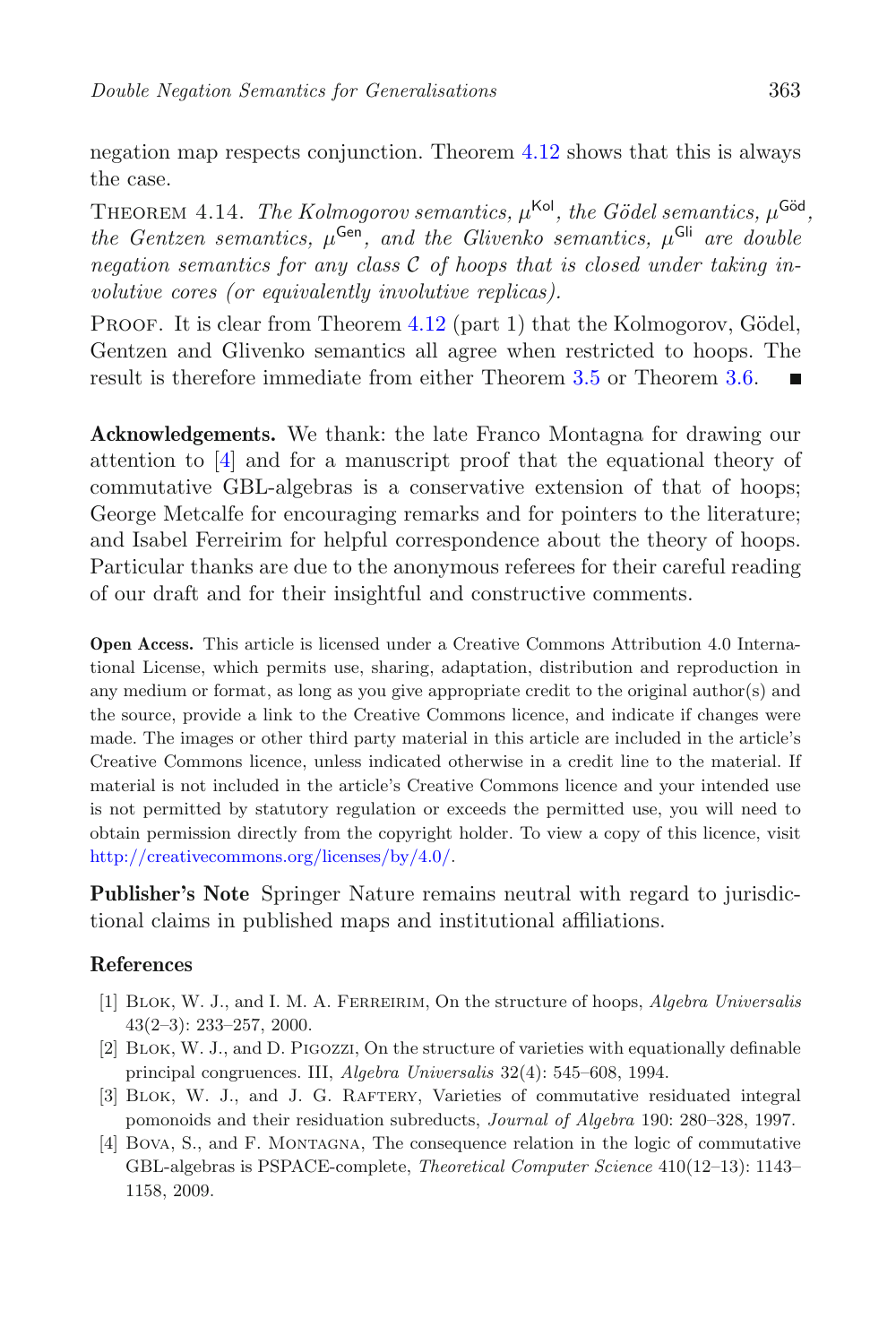- <span id="page-23-12"></span>[5] BÜCHI, J. R., and T. M. OWENS, Complemented monoids and hoops, c. 1974. Unpublished manuscript.
- <span id="page-23-16"></span>[6] Burris, S., and H. P. Sankappanavar, *A Course in Universal Algebra*, Springer, 1981. An updated version is available online via [http://www.math.uwaterloo.ca/](http://www.math.uwaterloo.ca/~snburris/) <sup>∼</sup>[snburris/.](http://www.math.uwaterloo.ca/~snburris/)
- <span id="page-23-17"></span>[7] Cignoli, R., and A. Torrens, Free algebras in varieties of BL-algebras with a Boolean retract, *Algebra Universalis* 48: 55–79, 2002.
- <span id="page-23-3"></span>[8] Cignoli, R., and A. Torrens, Glivenko like theorems in natural expansions of bcklogic, *Mathematical Logic Quarterly* 50: 111–125, 2004.
- <span id="page-23-0"></span>[9] ESCARDÓ, M. H., and P. OLIVA, The Peirce translation and the double negation shift, in F. Ferreira, B. Löwe, E. Mayordomo, and L. M. Gomes, (eds.), *Programs, Proofs*, *Processes—CiE 2010, LNCS 6158*, Springer, 2010, pp. 151–161.
- <span id="page-23-5"></span>[10] Farahani, H., and H. Ono, Glivenko theorems and negative translations in substructural predicate logics, *Archive for Mathematical Logic* 51: 695–707, 2012.
- <span id="page-23-1"></span>[11] Ferreira, G., and P. Oliva, On the relation between various negative translations, *Logic, Construction, Computation, Ontos-Verlag Mathematical Logic Series* 3: 227– 258, 2012.
- <span id="page-23-13"></span>[12] Ferreirim, I. M. A., *On Varieties and Quasivarieties of Hoops and their Reducts*, Ph.D. thesis, University of Illinois at Chicago, 1992.
- <span id="page-23-14"></span>[13] FONT, J. M., A. J. RODRÍGUEZ, and A. TORRENS, Wajsberg algebras, *Stochastica* 8: 5–31, 1984.
- <span id="page-23-4"></span>[14] Galatos, N., and H. Ono, Glivenko theorems for substructural logics over FL, *Journal of Symbolic Logic* 71(4): 1353–1384, 2006.
- <span id="page-23-6"></span>[15] GENTZEN, G., Über das Verhältnis zwischen intuitionistischer und klassischer Arithmetik, galley proof (received in 1933), *Mathematische Annalen*, 1933.
- <span id="page-23-7"></span>[16] Glivenko, V. I., Sur quelques points de la logique de M. Brouwer, *Bulletin de la Soci´et´e Math´ematique de Belgique* 15: 183–188, 1929.
- <span id="page-23-15"></span>[17] GÖDEL, K., Zum intuitionistischen Aussagenkalkül, Anzeiger der Akademie der Wis*senschaften in Wien* 69: 65–66, 1932.
- <span id="page-23-8"></span>[18] Godel ¨ , K., Zur intuitionistischen Arithmetik und Zahlentheorie, *Ergebnisse eines Mathematischen Kolloquiums* 4: 34–38, 1933.
- <span id="page-23-9"></span>[19] Kolmogorov, A. N., On the principle of the excluded middle (Russian), *Matematicheskii Sbornik* 32: 646–667, 1925.
- <span id="page-23-2"></span>[20] Ono, H., Glivenko theorems revisited, *Annals of Pure and Applied Logic* 161(2): 246– 250, 2009. Festschrift on the occasion of Franco Montagna's 60th birthday.
- <span id="page-23-11"></span>[21] Raftery, J. G., On the variety generated by involutive pocrims, *Reports on Mathematical Logic* 42: 71–86, 2007.
- <span id="page-23-10"></span>[22] Troelstra, A. S., *Metamathematical Investigation of Intuitionistic Arithmetic and Analysis*, *Lecture Notes in Mathematics*, vol. 344, Springer, Berlin, 1973.